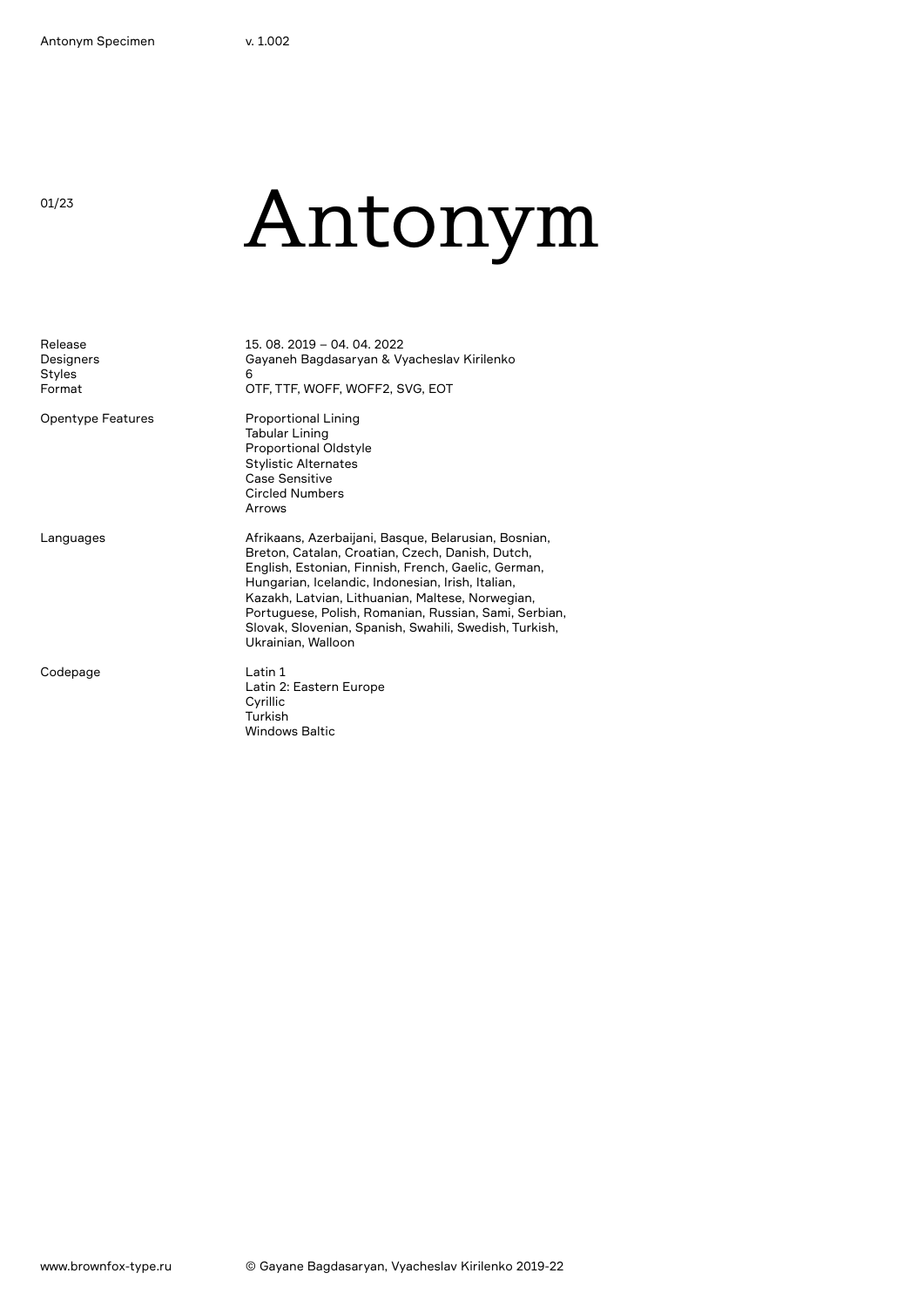02/23 Styles

## Antonym Light *Antonym Light Italic* Antonym Regular *Antonym Regular Italic* Antonym Medium *Antonym Medium Italic*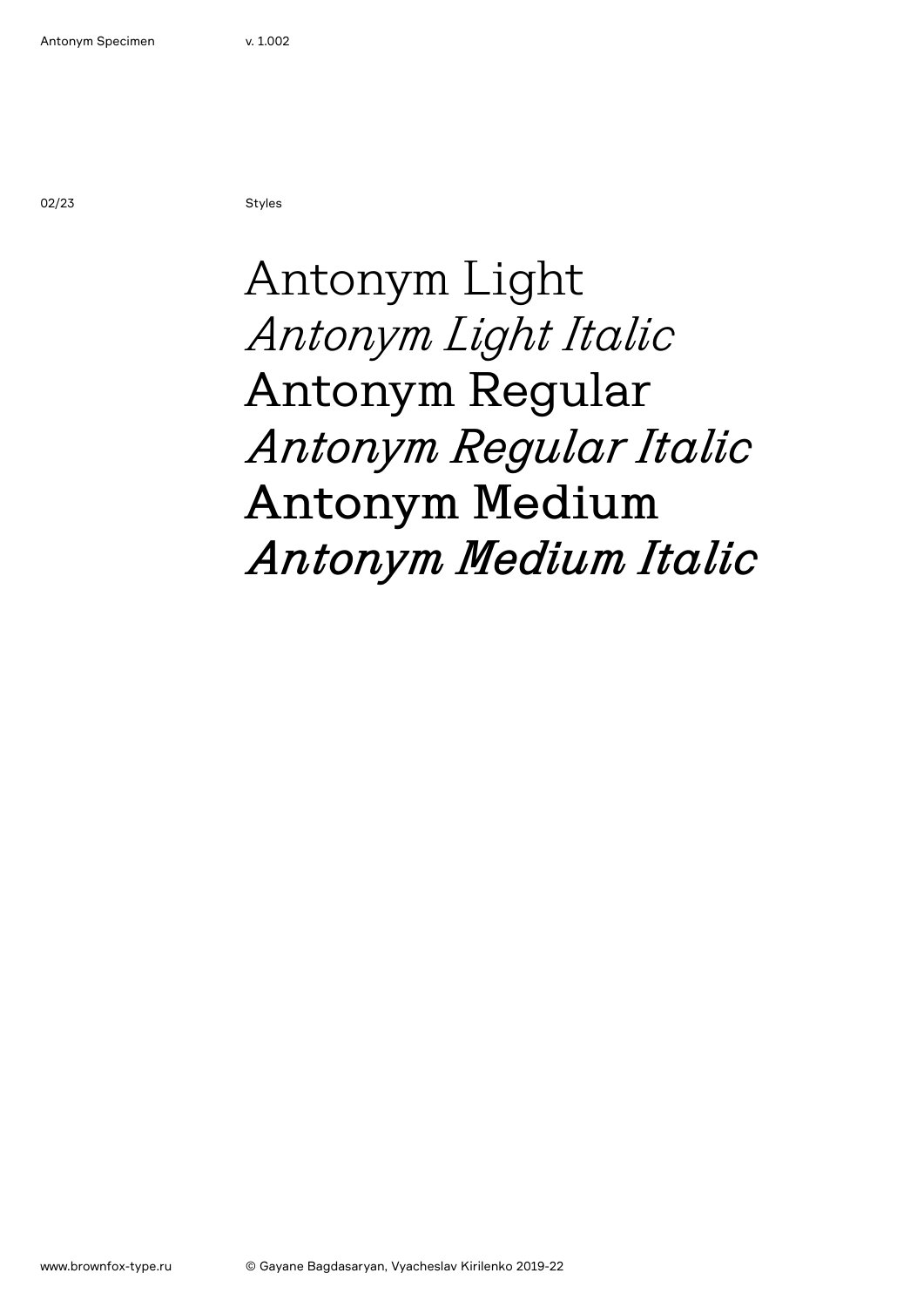03/23 Glyphs

| Latin Capitals                | ABCDEFGHIJKLMNOPQRSTUVWXYZ                  |
|-------------------------------|---------------------------------------------|
| Latin Lowercase               | abcdefghijklmnopqrstuvwxyz                  |
| <b>Proportional Lining</b>    | 0123456789                                  |
| <b>Tabular Lining</b>         | 0123456789                                  |
| Oldstyle                      | 0123456789                                  |
| Ligatures                     | fffififfffffffJJij                          |
| Punctuation                   | !;?¿,,;;-------•/\()[]{}¦ †#*§»'","""<>«»_  |
| Miscellaneous                 | @&%%^¶@!#©®®™Nº <sub>*</sub> ∎⊡▲∆○●√X       |
| <b>Mathematical Operators</b> | Ω∂∆∏π+−±×÷=≠<>≤≥~≈∑∙√μ∞∫◊%                  |
| Numerators, Denominators      | 10123456789 <sub>0123456789</sub>           |
| Superscript, Subscript        | H0123456789H0123456789                      |
| Ordinals                      | $1a^{\circ}$                                |
| Fractions                     | $1/4/2^3/4/3^2/3^1/8^3/8^5/8^7/8$           |
| <b>Proportional Currency</b>  | <b>\$€£¥₽₸₿⋔₺₹</b> ƒ¢¤                      |
| <b>Tabular Currency</b>       | <b>\$€£¥₽₸₿⋔₺₹</b> ƒ¢¤                      |
| <b>Accented Capitals</b>      | ÀÁÂÃÄÅÅĀĂĄÅÆÆBĆĈČĊÇĎDĐÈÉÊĚËĒĔĖĘ             |
|                               | ĖĜĞĠĢĤĦÌÍÎĬĨĪIJĨĶĹĻĽŁMŃŇÑŅŊÒÓÔÕÖØ           |
|                               | ØŌŐŒPŔŘŖŚŜŠŞŚŞŤŢŤŦŢÙÚÛÜŨŪŬŮŰŲ               |
|                               | ŴŴŴŴŶÝŶŸŹŽŻZƏĐÞß                            |
| <b>Accented Lowercase</b>     | àáâãäåāãaåææbccccdddèéêěëēěefĝğggh hì       |
|                               | íîïĩīijîkkĺll'łmnňñnnoóôõöøøōőœpŕřŗśŝšşsşt' |
|                               | ttttuúûüūūŭűűwwwwwyýŷÿźžzzəðþsß             |
| <b>Cyrillic Capitals</b>      | АБВГДЕЁЖЗИЙКЛМНОПРСТУФХЦЧШЩЪ                |
|                               | ӸҌӬ҈Ѹ҈ҦҴҴҼѲӀӀӅҌ҈ѨҞѮҴӺҜӉҲӾҎӚѲ                |
| <b>Cyrillic Lowercase</b>     | абвгдеёжзийклмнопрстуфхцчшщъ                |
|                               | <b>ыьэюяђћ</b> ѓґеѕіїјљњќўџғқңүұһәө         |
| <b>Roman Numbers</b>          | IIIIIIIVVVIVIIVIIIIXXLCDM                   |
| Arrows                        | ←↑→↓↖↗↙↘↩←?←↓≒∽                             |
| <b>Circled Numbers</b>        | 003066089 <b>00606600</b>                   |
|                               |                                             |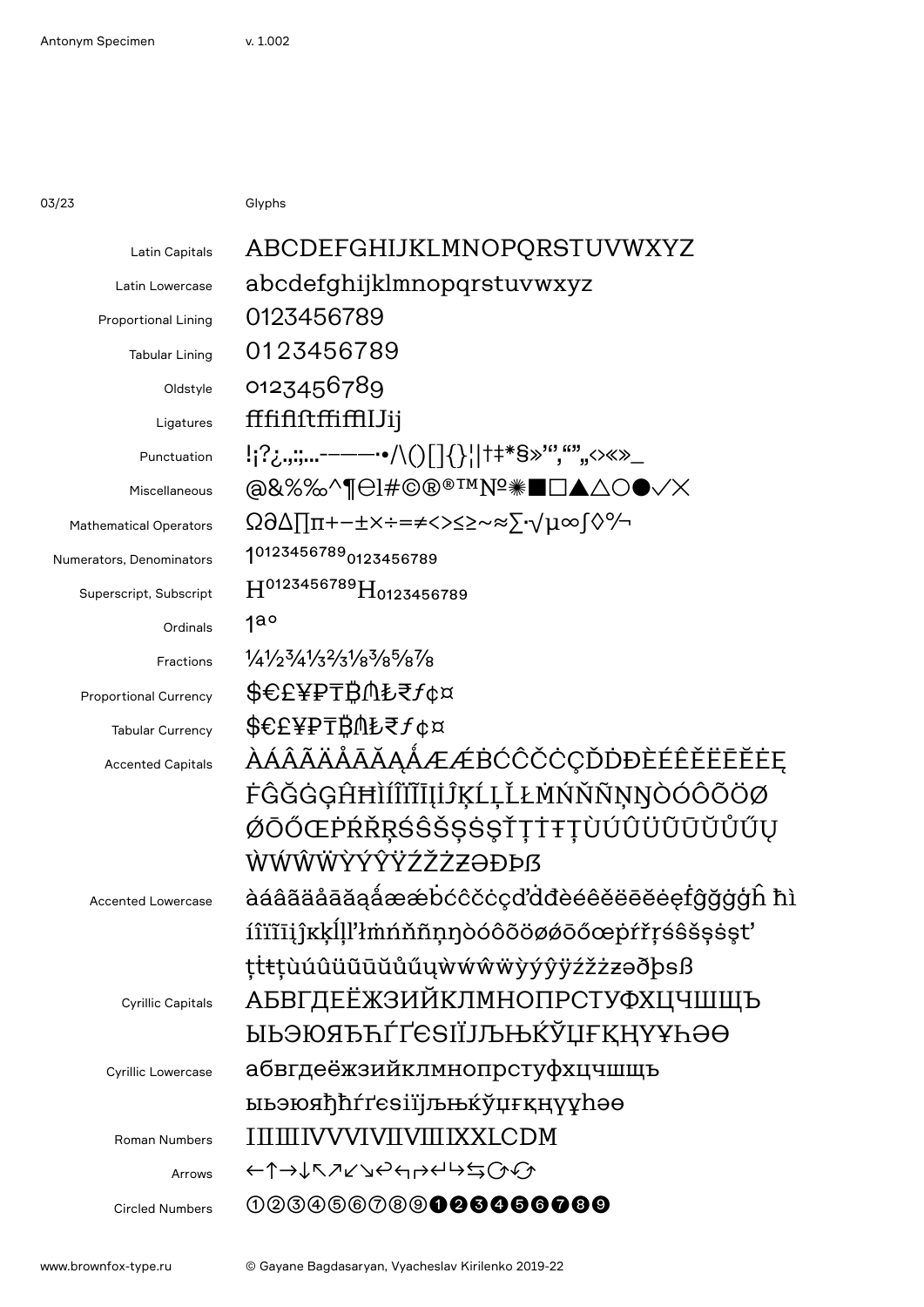04/23 Glyphs

| <b>Latin Capitals</b>         | <i>ABCDEFGHIJKLMNOPQRSTUVWXYZ</i>             |
|-------------------------------|-----------------------------------------------|
| Latin Lowercase               | abcdefghijklmnopqrstuvwxyz                    |
| <b>Proportional Lining</b>    | <i>0123456789</i>                             |
| <b>Tabular Lining</b>         | <i>0123456789</i>                             |
| Oldstyle                      | 0123456789                                    |
| Ligatures                     | fffififffffflJij                              |
| Punctuation                   | !;?;.,;;------•/ () ]{};  t#\$»'",""<>«»_     |
| Miscellaneous                 | <i>@&amp;%%^¶⊖!#</i> ©®®™ <i>Nº</i> ☀■□▲△○●✓× |
| <b>Mathematical Operators</b> | Ω∂Δ∏π+−±x÷=≠<>≤≥~≈∑∙γµ∞∫◊%                    |
| Numerators, Denominators      | 10123456789 <sub>0123456789</sub>             |
| Superscript, Subscript        | H0123456789H0123456789                        |
| Ordinals                      | 1a°                                           |
| Fractions                     | 14123413313183187878                          |
| <b>Proportional Currency</b>  | <i>\$€£¥₽₸₿⋔₺₹f</i> ¢¤                        |
| <b>Tabular Currency</b>       | <i>\$€£¥₽₸₿⋔₺₹f</i> ¢¤                        |
| <b>Accented Capitals</b>      | ÀÁÂÃÄÅÅĀĂĄÅÆÆBĆĈČĊÇĎĎĐÈÉÊĚËĒĔĖĘ               |
|                               | <i>ĖĜĞĠĢĤĦÌĺÎĬĨĪĮIJŖĹĻĽĿŃŃŇŇŅŊÒÓÔÕÖØ</i>      |
|                               | ØŌŐŒPŔŘŖŚŜŠŞŚŞŤŢŤŦŢÙÚÛÜŨŨŨŮŰŲ                 |
|                               | ŴŴŴŴŶŶŶŸŹŽŻZƏĐÞß                              |
| <b>Accented Lowercase</b>     | àáâãäåāāğgåææbćĉčċçďdđèéêěëēĕeefĝğġģĥ         |
|                               | ħìíîïīījĵĸķĺḷľłmńňñṇŋòóôõöøǿōőœpŕřŗśŝšșśşt    |
|                               | ţţŧţùúûüũūŭůűųẁŵŵŵỳýŷÿźžżzəðþsß               |
| <b>Cyrillic Capitals</b>      | АБВГДЕЁЖЗИЙКЛМНОПРСТУФХЦЧШЩЪ                  |
|                               | ӸҌӬЮЯЂЋЃҐЄЅӀЇЈЉЊЌЎЏҒҚҢҮҰҺӘӨ                   |
| <b>Cyrillic Lowercase</b>     | абвгдеёжзийклмнопрстуфхцчшщъ                  |
|                               | ыьэюяђће́гєѕіїјљњќўџғқӊүұһәө                  |
| <b>Roman Numbers</b>          | <i><b>IHIIIIVVVIVIIVIIIIXXI CDM</b></i>       |
| Arrows                        | ←↑→↓↖↗↙↘↩←?←↓≒∽€                              |
| <b>Circled Numbers</b>        | 023456789 <b>006066008</b>                    |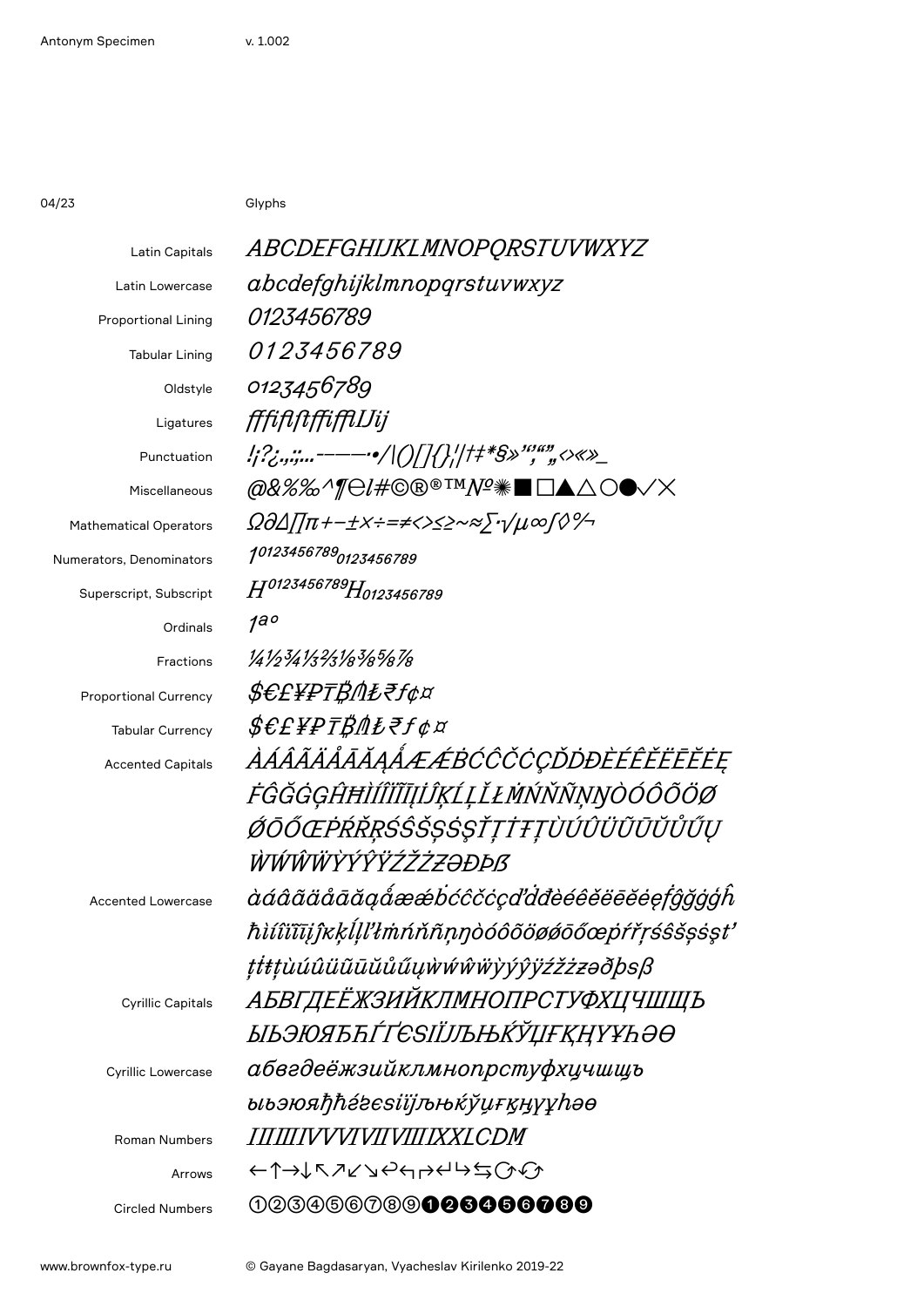05/23 Open Type Features (off/on)

| Case Sensitive               | $\{H\}$ $\{H\}$ $\{H\}$ | $\langle H \rangle$ iHs $\langle H \rangle$ |
|------------------------------|-------------------------|---------------------------------------------|
|                              | OSLO-ROME               | OSLO-ROME                                   |
| <b>Tabular Lining</b>        | 10.508                  | 10.508                                      |
| Oldstyle                     | 18.403                  | 18.403                                      |
| Fraction                     | 25/6 59/100             | 25/659/100                                  |
| Numerators, Denominators     | 182 142                 | 18 <sup>2</sup> 14 <sub>2</sub>             |
| Superscript, Subscript       | West2 H2O               | West <sup>2</sup> $H_2O$                    |
| Ordinals                     | 1a                      | 1a                                          |
| Stylistic Alternates (Set 1) | $A\rightarrow Z$        | $A \rightarrow Z$                           |
| Stylistic Alternates (Set 2) | (8)                     | ⑧                                           |
| Stylistic Alternates (Set 3) | (8)                     | ❸                                           |
| Stylistic Alternates (Set 4) |                         |                                             |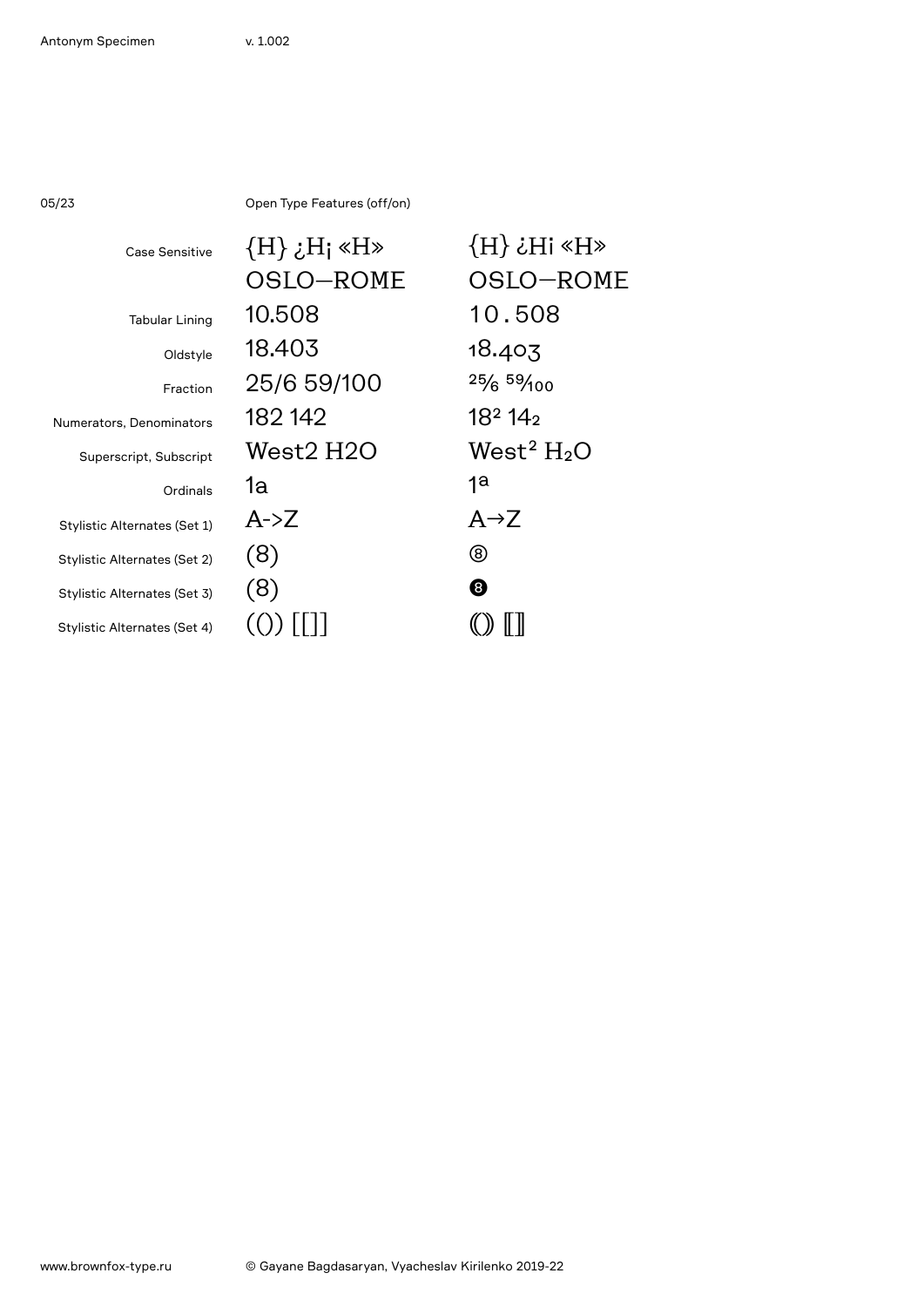## 48 points, 50 leading

36 points, 40 leading

24 points, 28 leading

## Jean-Paul Sartre (born 21 June 1905) was a French novelist,

Jean-Paul Sartre (born 21 June 1905) was a French novelist, philosopher, playwright, screenwriter, political

Jean-Paul Sartre (born 21 June 1905) was a French novelist, philosopher, playwright, screenwriter, political activist, biographer, and literary critic. He was one of the key figures in the philosophy of existentialism and phenomenology,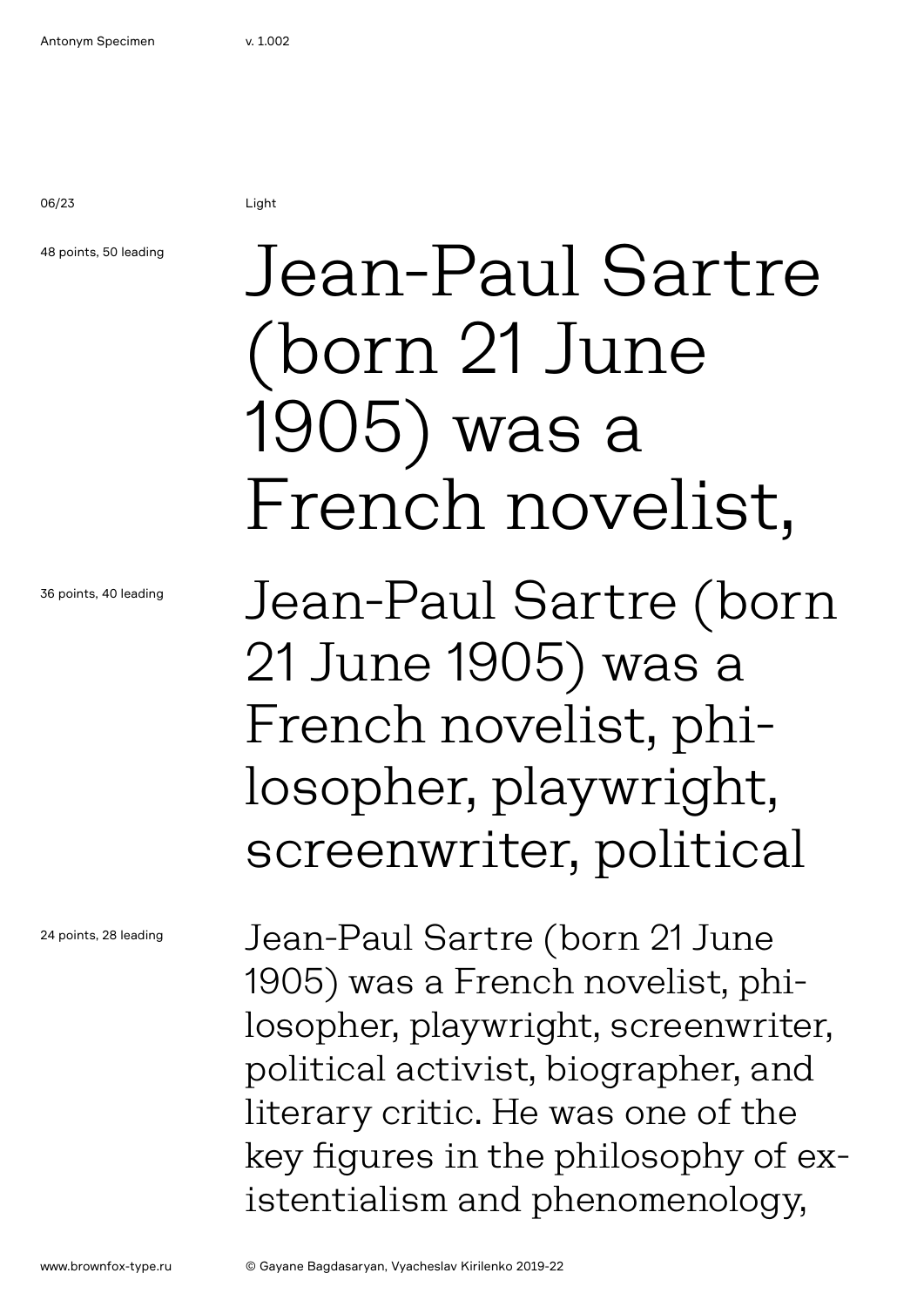14 points, 18.5 leading

Jean-Paul Sartre (born 21 June 1905) was a French novelist, philosopher, playwright, screenwriter, political activist, biographer, and literary critic. He was one of the key figures in the philosophy of existentialism and phenomenology, and one of the leading figures in 20th-century French philosophy and Marxism. His work has also influenced sociology, critical the- ory, post-colonial theory, and literary studies, and continues to influence these disciplines. Sartre was also noted for his open relationship with prominent feminist and fellow existen- tialist philosopher and writer Simone de Beauvoir. Together, Sartre and de Beauvoir challenged the cultural and

12 points, 16 leading

Jean-Paul Sartre (born 21 June 1905) was a French novelist, phi- losopher, playwright, screenwriter, political activist, biographer, and literary critic. He was one of the key figures in the philosophy of existentialism and phenomenology, and one of the leading figures in 20th-century French philosophy and Marxism. His work has also influenced sociology, critical theory, post-colonial theory, and literary studies, and continues to influence these disciplines. Sartre was also noted for his open relationship with prominent feminist and fellow existentialist philosopher and writer Simone de Beauvoir. Together, Sartre and de Beauvoir challenged the cultural and social assumptions and expectations of their upbringings, which they considered bourgeois, in both lifestyle and thought. The conflict between oppressive, spiritually destructive conformity (mauvaise foi, literally, "bad faith") and an

9 points, 12 leading

Jean-Paul Sartre (born 21 June 1905) was a French novelist, philosopher, playwright, screenwriter, political activist, biographer, and literary critic. He was one of the key figures in the philosophy of existentialism and phenomenology, and one of the leading figures in 20th-century French philosophy and Marxism. His work has also influenced sociology, critical theory, post-colonial theory, and literary studies, and continues to influence these disciplines. Sartre was also noted for his open relationship with prominent feminist and fellow existentialist philosopher and writer Simone de Beauvoir. Together, Sartre and de Beauvoir challenged the cultural and social assumptions and ex-

pectations of their upbringings, which they considered bourgeois, in both lifestyle and thought. The conflict between oppressive, spiritually destructive conformity (mauvaise foi, literally, "bad faith") and an "authentic" way of "being" became the dominant theme of Sartre's early work, a theme embodied in his principal philosophical work Being and Nothingness (L'Être et le Néant, 1943). Sartre's introduction to his philosophy is his work Existentialism Is a Humanism (L'existentialisme est un humanisme, 1946), originally presented as a lecture. He was awarded the 1964 Nobel Prize in Literature despite attempting to refuse it, saying that he always declined official honours and that "a writer should not allow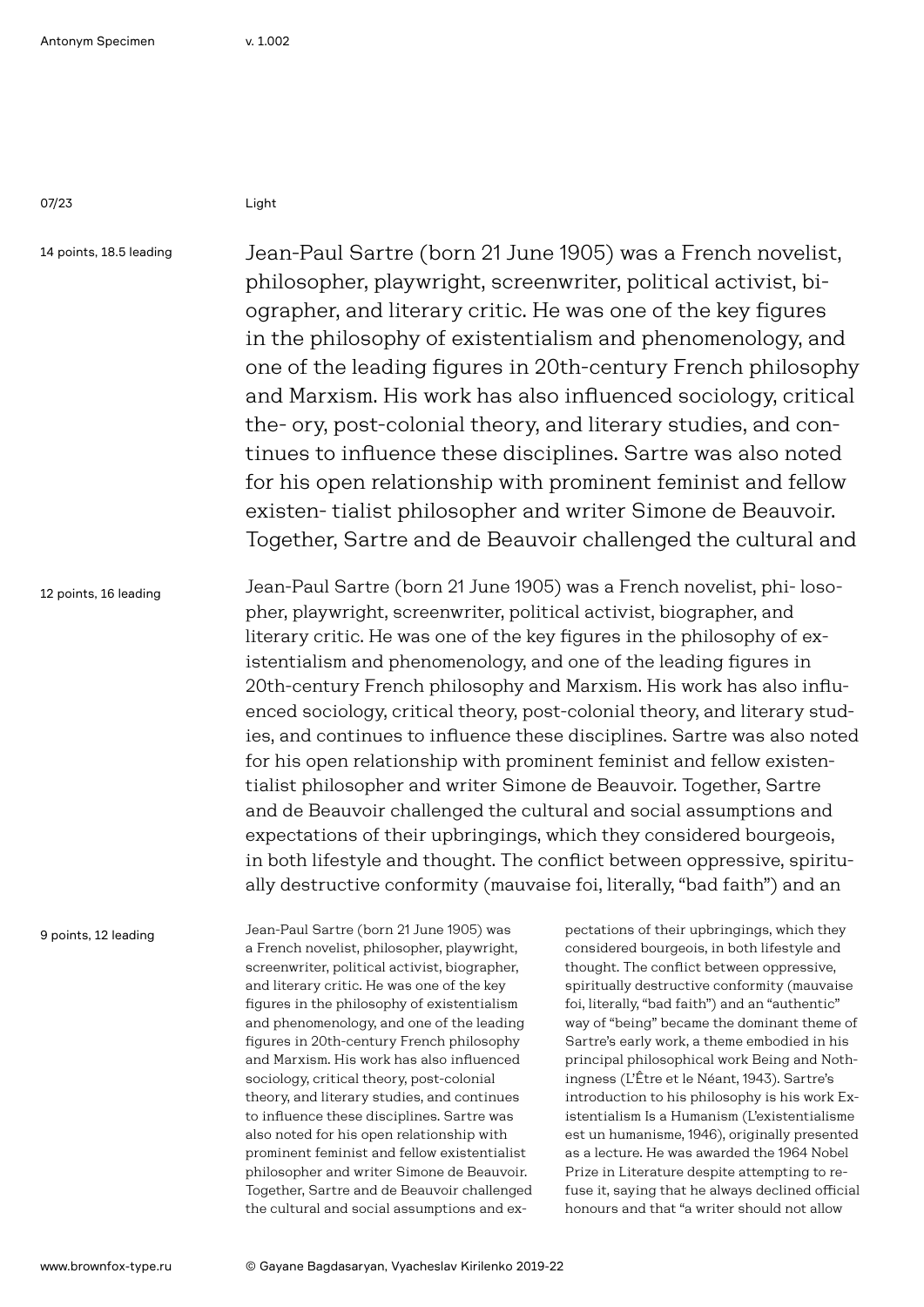German, French 9 points, 12 leading

Danish, Spanish 9 points, 12 leading

Czech, Russian 9 points, 12 leading

Er warf sich auf sein Bett und nahm vom Waschtisch einen schönen Apfel, den er sich gestern abend für das Frühstück vorbereitet hatte. Jetzt war er sein einziges Frühstück und jedenfalls, wie er sich beim ersten großen Bissen versicherte, viel besser, als das Frühstück aus dem schmutzigen Nachtcafé gewesen wäre, das er durch die Gnade der Wächter hätte bekommen können. Er fühlte sich wohl und zuversichtlich, in der Bank versäumte er zwar heute vormittag seinen Dienst, aber das war bei der verhältnismäßig hohen Stellung, die er dort einnahm, leicht entschuldigt. Sollte er die wirkliche Entschuldigung anführen? Er gedachte es zu tun, Würde man ihm nicht glauben, was in

Dersom der ingen evig Bevidsthed var i et Menneske, dersom der til Grund for Alt kun laae en vildt gjærende Magt, der vridende sig i dunkle Lidenskaber frembragte Alt, hvad der var stort og hvad der var ubetydeligt, dersom en bundløs Tomhed, aldrig mættet, skjulte sig under Alt, hvad var da Livet Andet end Fortvivlelse? Dersom det forholdt sig saaledes, dersom der intet helligt Baand var, der sammenknyttede Menneskeheden, dersom den ene Slægt stod op efter den anden som Løvet i Skoven, dersom den ene Slægt afløste den anden som Fuglesangen i Skoven, dersom Slægten gik gjennem Verden, som Skibet gaaer gjennem Havet, som Veiret gjennem Ørkenen, en tankeløs og ufrugtbar Gjerning,

Pocítil tehdy nevysvětlitelnou lásku k té téměř neznámé dívce; zdálo se mu, že je to dítě, které někdo položil do ošatky vytřené smolou a poslal po vodě řeky, aby je Tomáš vylovil na břeh své postele. Zůstala u něho týden, než se uzdravila, a pak zase odjela do svého města vzdáleného dvě stě kilometrů od Prahy. A tehdy přišla ta chvíle, o které jsem mluvil a která mi připadá jako klíč k jeho životu: stojí u okna, dívá se do dvora na zeď protějšího činžáku a přemýšlí: Má ji pozvat do Prahy natrvalo? Bál se té odpovědnosti. Kdyby ji teď k sobě pozval, přijela by za ním, aby mu nabídla celý svůj život. Anebo se jí už nemá hlásit? To by znamenalo, že Tereza zůstane servírkou v restauraci jednoho zapadlého města a on ji už

Ma mère, quand il fut question d'avoir pour la première fois M. de Norpois à dîner, ayant exprimé le regret que le Professeur Cottard fût en voyage et qu'elle-même eût entièrement cessé de fréquenter Swann, car l'un et l'autre eussent sans doute intéressé l'ancien ambassadeur, mon père répondit qu'un convive éminent, un savant illustre, comme Cottard, ne pouvait jamais mal faire dans un dîner, mais que Swann, avec son ostentation, avec sa manière de crier sur les toits ses moindres relations, était un vulgaire esbrouffeur que le marquis de Norpois eût sans doute trouvé selon son expression, «puant». Or cette réponse de mon père demande quelques mots d'explication, certaines personnes se souve-

Muchos años después, frente al pelotón de fusilamiento, el coronel Aureliano Buendía había de recordar aquella tarde remota en que su padre lo llevó a conocer el hielo. Macondo era entonces una aldea de veinte casas de barro y cañabrava construidas a la orilla de un río de aguas diáfanas que se precipitaban por un lecho de piedras pulidas, blancas y enormes como huevos prehistóricos. El mundo era tan reciente, que muchas cosas carecían de nombre, y para mencionarlas había que señalarlas con el dedo. Todos los años, por el mes de marzo, una familia de gitanos desarrapados plantaba su carpa cerca de la aldea, y con un grande alboroto de pitos y timbales daban a conocer los nuevos

Сам Кречмар не только не был Магде противен — он даже нравился ей. У него была мягкая, благородная наружность, от него веяло душистым тальком и хорошим табаком. Разумеется, густое счастье её первой любви было неповторимо. Она запрещала себе вспоминать Мюллера, меловую бледность его щёк, горячий мясистый рот, длинные, всепонимающие руки. Когда она всё-таки вспоминала, как он покинул её, ей сразу опять хотелось выпрыгнуть из окна или открыть газовый кран. Кречмар мог до некоторой степени успокоить её, утолить жар, — как те прохладные листья подорожника, которые так приятно прикладывать к воспалённому месту. А кроме всего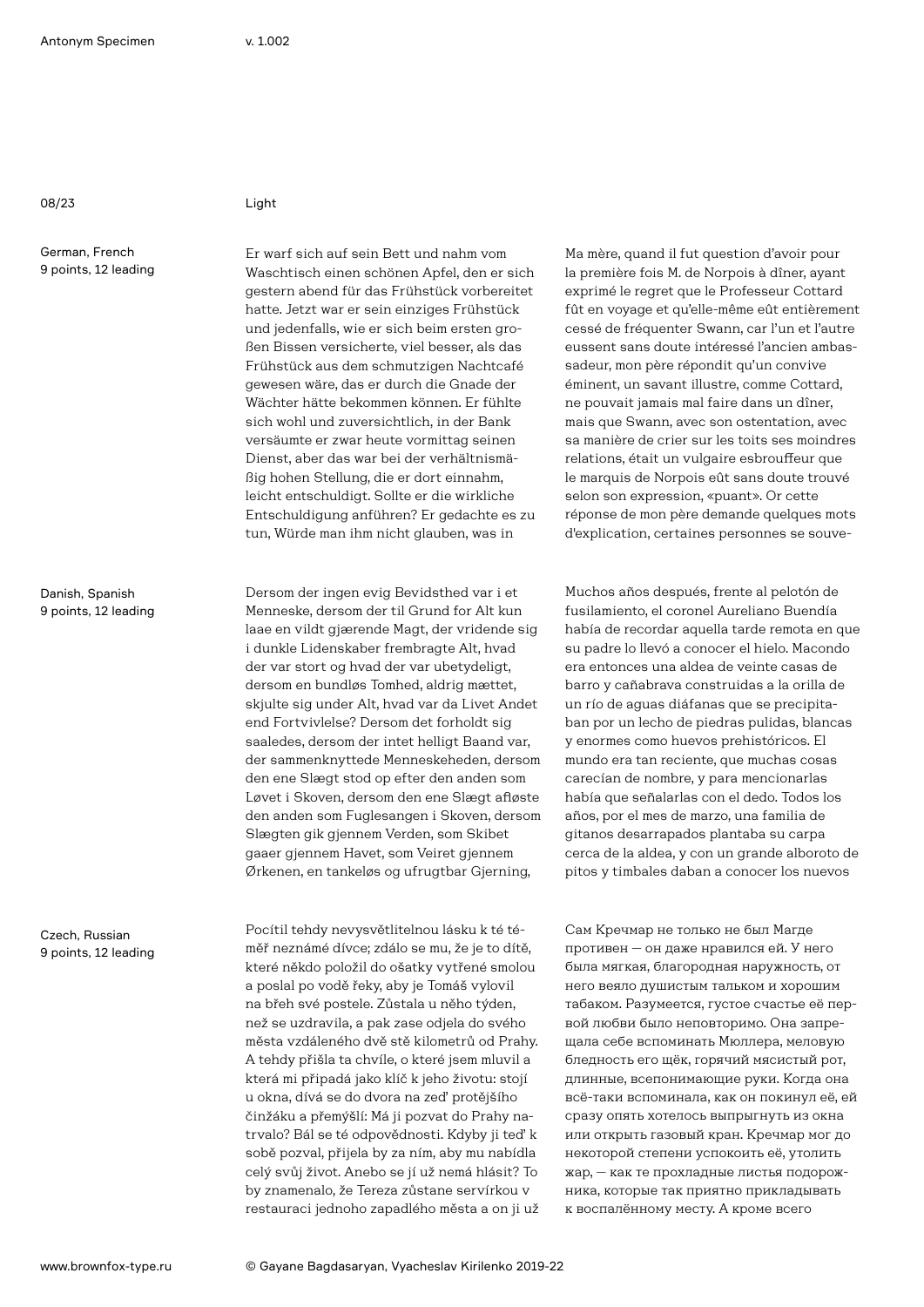09/23 Light Italic

48 points, 50 leading

*Jean-Paul Sartre (born 21 June 1905) was a French novelist, philosopher,* 

36 points, 40 leading

*Jean-Paul Sartre (born 21 June 1905) was a French novelist, philosopher, playwright, screenwriter, political*

24 points, 28 leading

*Jean-Paul Sartre (born 21 June 1905) was a French novelist, philosopher, playwright, screenwriter, political activist, biographer, and literary critic. He was one of the key figures in the philosophy of existentialism and phenomenology, and one of the leading*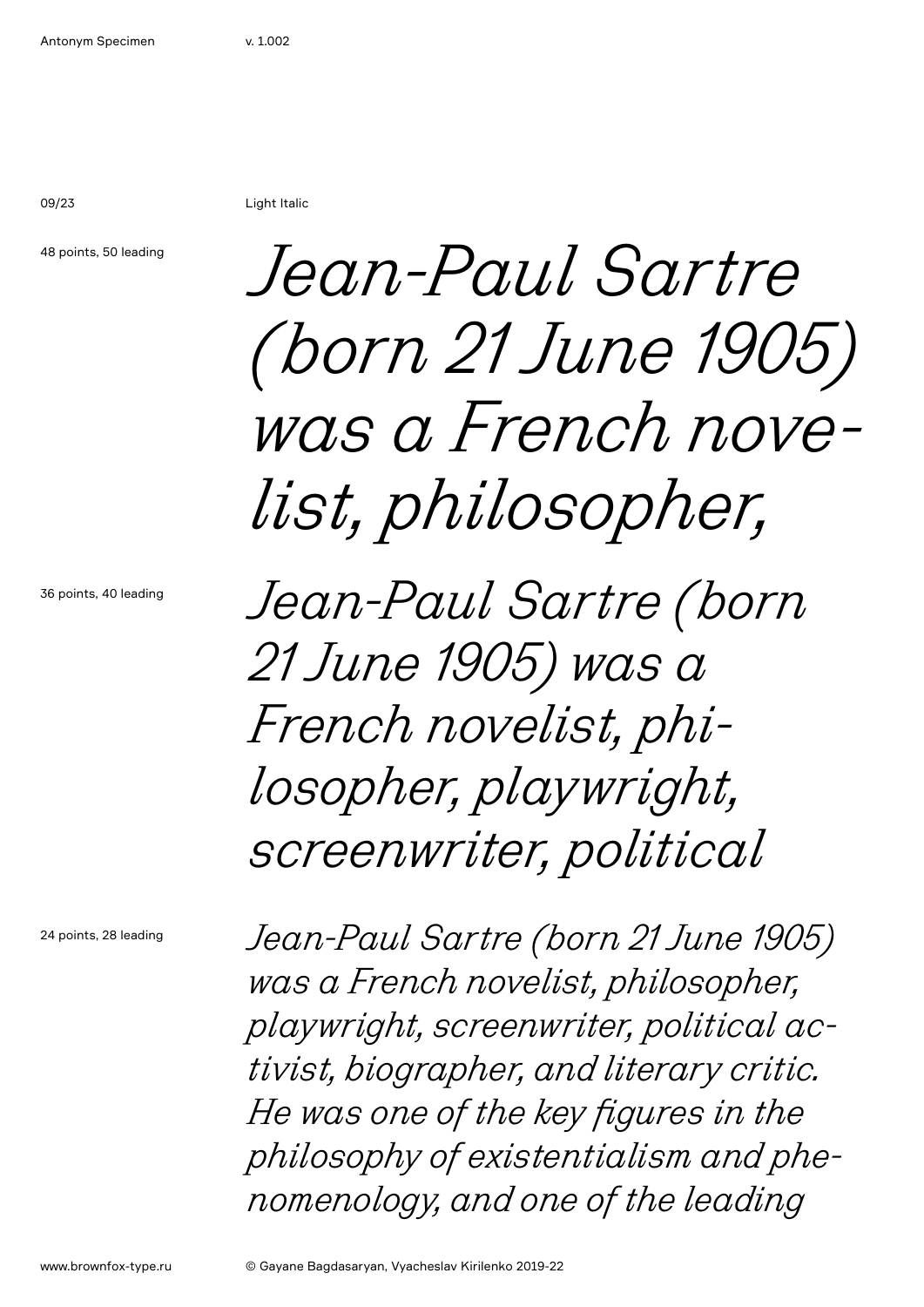10/23 Light Italic

14 points, 18.5 leading

*Jean-Paul Sartre (born 21 June 1905) was a French novelist, philosopher, playwright, screenwriter, political activist, biographer, and literary critic. He was one of the key figures in the philosophy of existentialism and phenomenology, and one of the leading figures in 20th-century French philosophy and Marxism. His work has also influenced sociology, critical theory, post-colonial theory, and literary studies, and continues to influence these disciplines. Sartre was also noted for his open relationship with prominent feminist and fellow existentialist philosopher and writer Simone de Beauvoir. Together, Sartre and de Beauvoir challenged the cultural and social assumptions and expectations of their upbring-*

12 points, 16 leading

*Jean-Paul Sartre (born 21 June 1905) was a French novelist, philosopher, playwright, screenwriter, political activist, biographer, and literary critic. He was one of the key figures in the philosophy of existentialism and phenomenology, and one of the leading figures in 20th-century French philosophy and Marxism. His work has also influenced sociology, critical theory, post-colonial theory, and literary studies, and continues to influence these disciplines. Sartre was also noted for his open relationship with prominent feminist and fellow existentialist philosopher and writer Simone de Beauvoir. Together, Sartre and de Beauvoir challenged the cultural and social assumptions and expectations of their upbringings, which they considered bourgeois, in both lifestyle and thought. The conflict between oppressive, spiritually destructive conformity (mauvaise foi, literally, "bad faith") and an "authentic" way of "being" became the dominant theme of Sartre's early work, a theme embodied in*

9 points, 12 leading

*Jean-Paul Sartre (born 21 June 1905) was a French novelist, philosopher, playwright, screenwriter, political activist, biographer, and literary critic. He was one of the key figures in the philosophy of existentialism and phenomenology, and one of the leading figures in 20th-century French philosophy and Marxism. His work has also influenced sociology, critical theory, post-colonial theory, and literary stud- ies, and continues to influence these disciplines. Sartre was also noted for his open relationship with prominent feminist and fellow existentialist philosopher and writer Simone de Beauvoir. Together, Sartre and de Beauvoir challenged the cultural and social assumptions and expectations of their upbringings, which they considered*

*bourgeois, in both lifestyle and thought. The conflict between oppressive, spiritually destructive conformity (mauvaise foi, literally, "bad faith") and an "authentic" way of "being" became the dominant theme of Sartre's early work, a theme embodied in his principal philosophical work Being and Nothingness (L'Être et le Néant, 1943). Sartre's introduction to his philosophy is his work Existentialism Is a Humanism (L'existentialisme est un humanisme, 1946), originally presented as a lecture. He was awarded the 1964 Nobel Prize in Literature despite attempting to refuse it, saying that he always declined official honours and that "a writer should not allow himself to be turned into an institution". Sartre's primary idea is that people, as humans, are "condemned to be free".*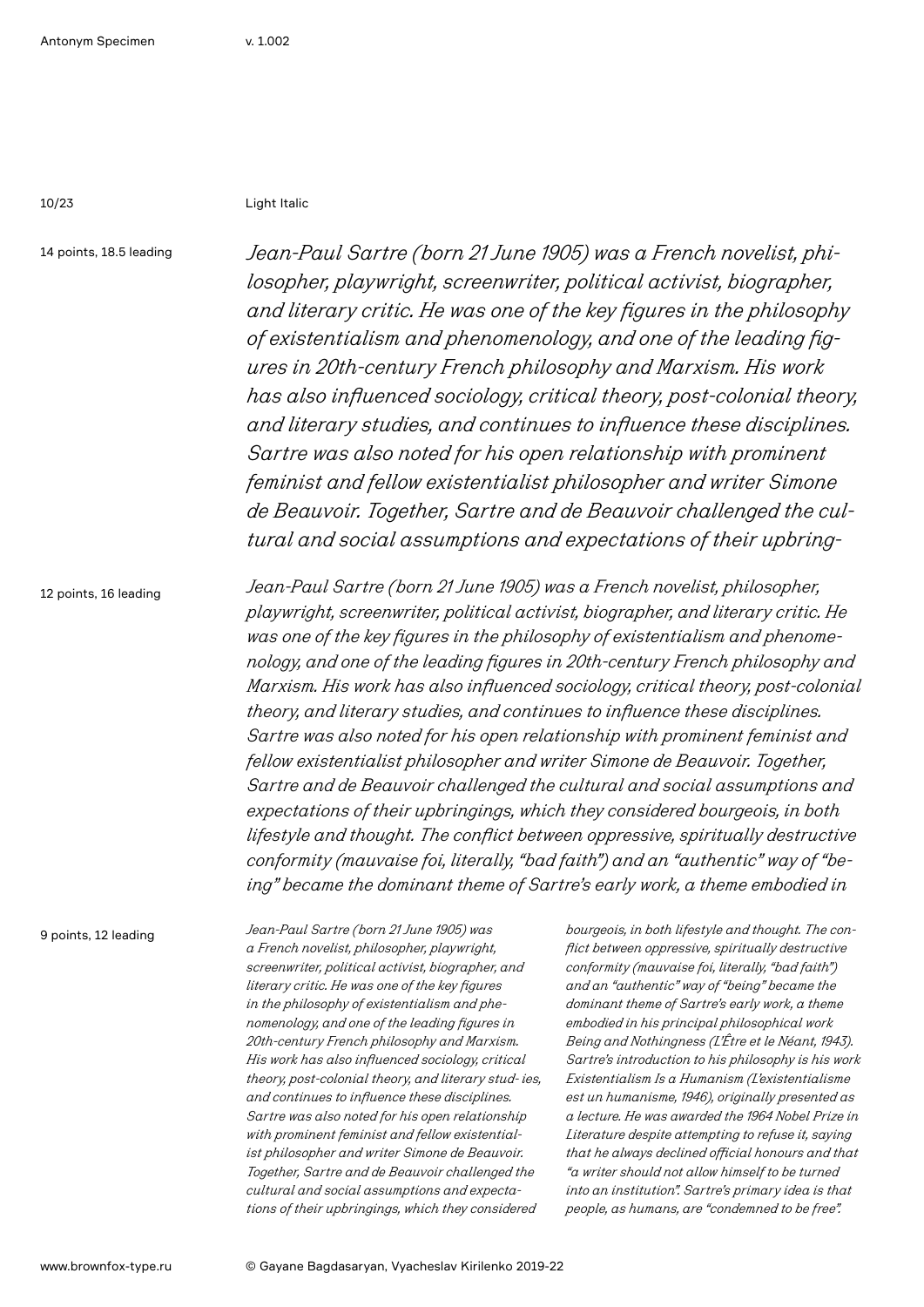German, French 9 points, 12 leading

Danish, Spanish 9 points, 12 leading

Czech, Russian 9 points, 12 leading

*Er warf sich auf sein Bett und nahm vom Waschtisch einen schönen Apfel, den er sich gestern abend für das Frühstück vorbereitet hatte. Jetzt war er sein einziges Frühstück und jedenfalls, wie er sich beim ersten großen Bissen versicherte, viel besser, als das Frühstück aus dem schmutzigen Nachtcafé gewesen wäre, das er durch die Gnade der Wächter hätte bekommen können. Er fühlte sich wohl und zuversichtlich, in der Bank versäumte er zwar heute vormittag seinen Dienst, aber das war bei der verhältnismäßig hohen Stellung, die er dort einnahm, leicht entschuldigt. Sollte er die wirkliche Entschuldigung anführen? Er gedachte es zu tun, Würde man ihm nicht glauben, was in diesem Fall begreiflich war, so konnte er Frau Grubach als Zeugin führen*

*Dersom der ingen evig Bevidsthed var i et Menneske, dersom der til Grund for Alt kun laae en vildt gjærende Magt, der vridende sig i dunkle Lidenskaber frembragte Alt, hvad der var stort og hvad der var ubetydeligt, dersom en bundløs Tomhed, aldrig mættet, skjulte sig under Alt, hvad var da Livet Andet end Fortvivlelse? Dersom det forholdt sig saaledes, dersom der intet helligt Baand var, der sammenknyttede Menneskeheden, dersom den ene Slægt stod op efter den anden som Løvet i Skoven, dersom den ene Slægt afløste den anden som Fuglesangen i Skoven, dersom Slægten gik gjennem Verden, som Skibet gaaer gjennem Havet, som Veiret gjennem Ørkenen, en tankeløs og ufrugtbar Gjerning, dersom en evig Glemsel altid hungrig lurede paa sit Bytte, og der var ingen* 

*Pocítil tehdy nevysvětlitelnou lásku k té téměř neznámé dívce; zdálo se mu, že je to dítě, které někdo položil do ošatky vytřené smolou a poslal po vodě řeky, aby ji Tomáš vylovil na břeh své postele. Zůstala u něho týden, než se uzdravila, a pak zase odjela do svého města vzdáleného dvě stě kilometrů od Prahy. A tehdy přišla ta chvíle, o které jsem mluvil a která mi připadá jako klíč k jeho životu: stoj í u okna, dívá se do dvora na zdi protěj ších činžáků a přemýšlí: Má ji pozvat do Prahy natrvalo? Bál se té odpovědnosti. Kdyby ji teď k sobě pozval, přijela by za ním, aby mu nabídla celý svůj život. Anebo se j í už nemá hlásit? To by znamenalo, že Tereza zůstane servírkou v restauraci jednoho zapadlého města a on ji už nikdy neuvidí. Chtěl, aby za ním přijela anebo*

*Ma mère, quand il fut question d'avoir pour la première fois M. de Norpois à dîner, ayant exprimé le regret que le Professeur Cottard fût en voyage et qu'elle-même eût entièrement cessé de fréquenter Swann, car l'un et l'autre eussent sans doute intéressé l'ancien ambassadeur, mon père répondit qu'un convive éminent, un savant illustre, comme Cottard, ne pouvait jamais mal faire dans un dîner, mais que Swann, avec son ostentation, avec sa manière de crier sur les toits ses moindres relations, était un vulgaire esbrouffeur que le marquis de Norpois eût sans doute trouvé selon son expression, «puant». Or cette réponse de mon père demande quelques mots d'explication, certaines personnes se souvenant peutêtre d'un Cottard bien médiocre et d'un Swann* 

*Muchos años después, frente al pelotón de fusilamiento, el coronel Aureliano Buendía había de recordar aquella tarde remota en que su padre lo llevó a conocer el hielo. Macondo era entonces una aldea de veinte casas de barro y cañabrava construidas a la orilla de un río de aguas diáfanas que se precipitaban por un lecho de piedras pulidas, blancas y enormes como huevos prehistóricos. El mundo era tan reciente, que muchas cosas carecían de nombre, y para mencionarlas había que señalarlas con el dedo. Todos los años, por el mes de marzo, una familia de gitanos desarrapados plantaba su carpa cerca de la aldea, y con un grande alboroto de pitos y timbales daban a conocer los nuevos inventos. Primero llevaron el imán. Un gitano corpulento de barba* 

*Сам Кречмар не только не был Магде противен — он даже нравился ей. У него была мягкая, благородная наружность, от него веяло душистым тальком и хорошим табаком. Разумеется, густое счастье её первой любви было неповторимо. Она запрещала себе вспоминать Мюллера, меловую бледность его щёк, горячий мясистый рот, длинные, всепонимающие руки. Когда она всё-таки вспоминала, как он покинул её, ей сразу опять хотелось выпрыгнуть из окна или открыть газовый кран. Кречмар мог до некоторой степени успокоить её, утолить жар, — как те прохладные листья подорож- ника, которые так приятно прикладывать к воспалённому месту. А кроме всего*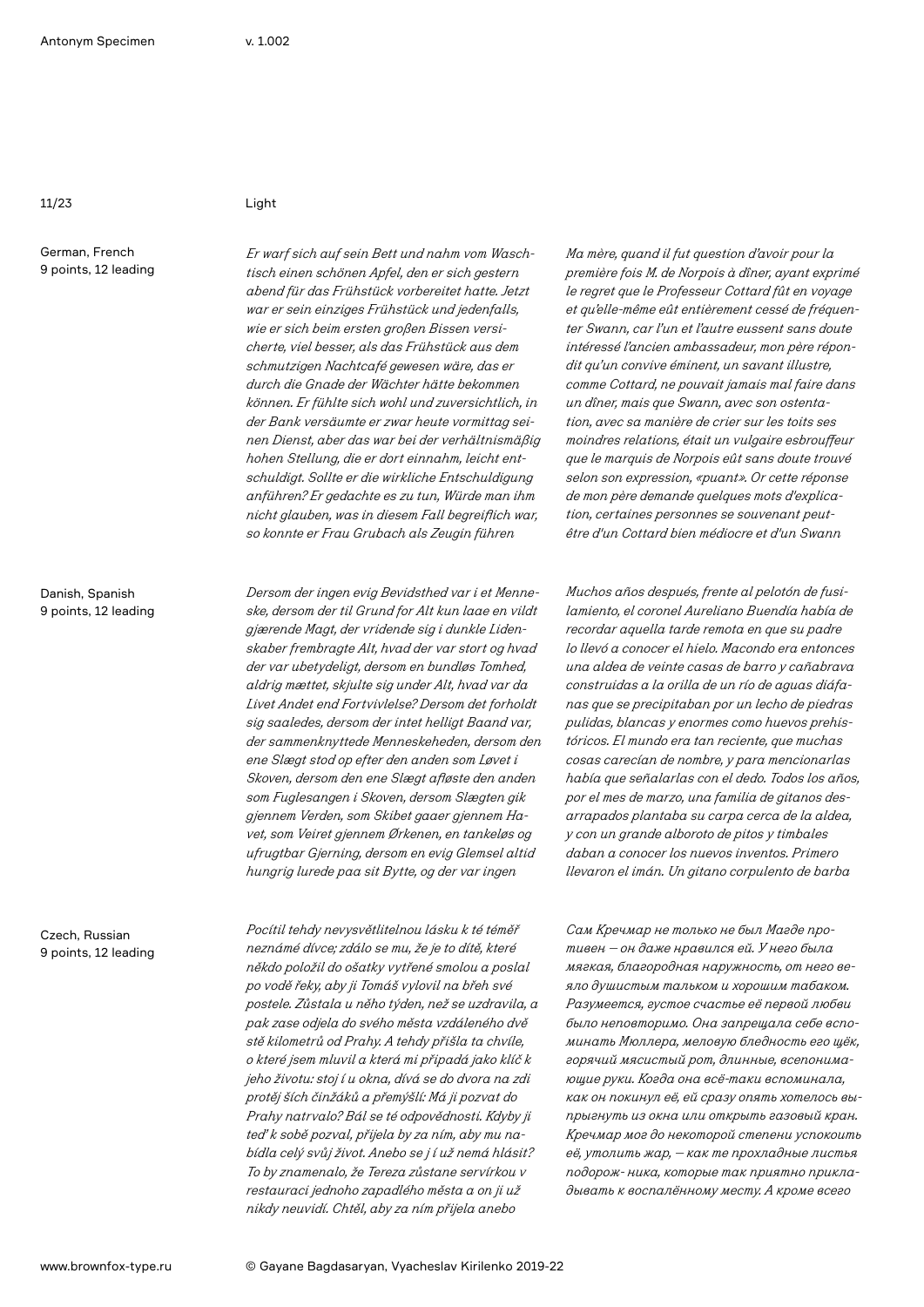12/23 Regular

## 48 points, 50 leading

Jean-Paul Sartre (born 21 June 1905) was a French novelist,

Jean-Paul Sartre (born 21 June 1905) was a French novelist, philosopher, playwright, screenwriter, political

Jean-Paul Sartre (born 21 June 1905) was a French novelist, philosopher, playwright, screenwriter, political activist, biographer, and literary critic. He was one of the key figures in the philosophy of existentialism and phenomenology,

36 points, 40 leading

24 points, 28 leading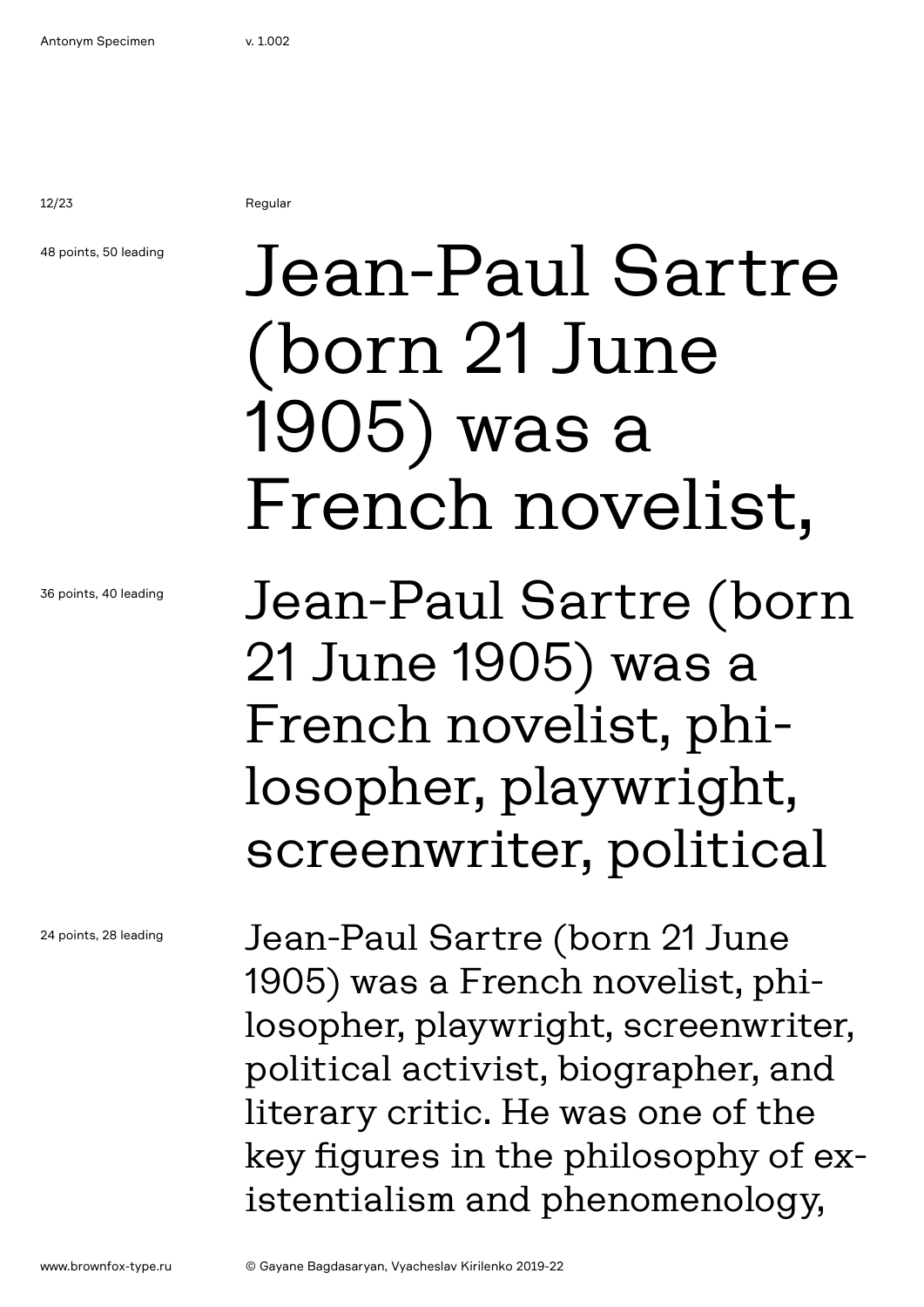13/23 Regular

14 points, 18.5 leading

Jean-Paul Sartre (born 21 June 1905) was a French novelist, philosopher, playwright, screenwriter, political activist, biographer, and literary critic. He was one of the key figures in the philosophy of existentialism and phenomenology, and one of the leading figures in 20th-century French philoso- phy and Marxism. His work has also influenced sociology, critical theory, post-colonial theory, and literary studies, and continues to influence these disciplines. Sartre was also noted for his open relationship with prominent femi- nist and fellow existentialist philosopher and writer Simone de Beauvoir. Together, Sartre and de Beauvoir chal-

12 points, 16 leading

Jean-Paul Sartre (born 21 June 1905) was a French novelist, philosopher, playwright, screenwriter, political activist, biographer, and literary critic. He was one of the key figures in the philosophy of existentialism and phenomenology, and one of the leading figures in 20th-century French philosophy and Marxism. His work has also influenced sociology, critical theory, post-colonial theory, and literary studies, and continues to influence these disciplines. Sartre was also noted for his open relationship with prominent feminist and fellow existentialist philosopher and writer Simone de Beauvoir. Together, Sartre and de Beauvoir challenged the cultural and social assumptions and expectations of their upbringings, which they considered bourgeois, in both lifestyle and thought. The conflict between oppressive, spiritually destructive conformity (mauvaise foi,

9 points, 12 leading

Jean-Paul Sartre (born 21 June 1905) was a French novelist, philosopher, playwright, screenwriter, political activist, biographer, and literary critic. He was one of the key figures in the philosophy of existentialism and phenomenology, and one of the leading figures in 20th-century French philosophy and Marxism. His work has also influenced sociology, critical theory, post-colonial theory, and literary studies, and continues to influence these disciplines. Sartre was also noted for his open relationship with prominent feminist and fellow existentialist philosopher and writer Simone de Beauvoir. Together, Sartre and de Beauvoir challenged the cultural and social assumptions

and expectations of their upbringings, which they considered bourgeois, in both lifestyle and thought. The conflict between oppressive, spiritually destructive conformity (mauvaise foi, literally, "bad faith") and an "authentic" way of "being" became the dominant theme of Sartre's early work, a theme embodied in his principal philosophical work Being and Nothingness (L'Être et le Néant, 1943). Sartre's introduction to his philosophy is his work Existentialism Is a Humanism (L'existentialisme est un humanisme, 1946), originally presented as a lecture. He was awarded the 1964 Nobel Prize in Literature despite attempting to refuse it, saying that he always declined official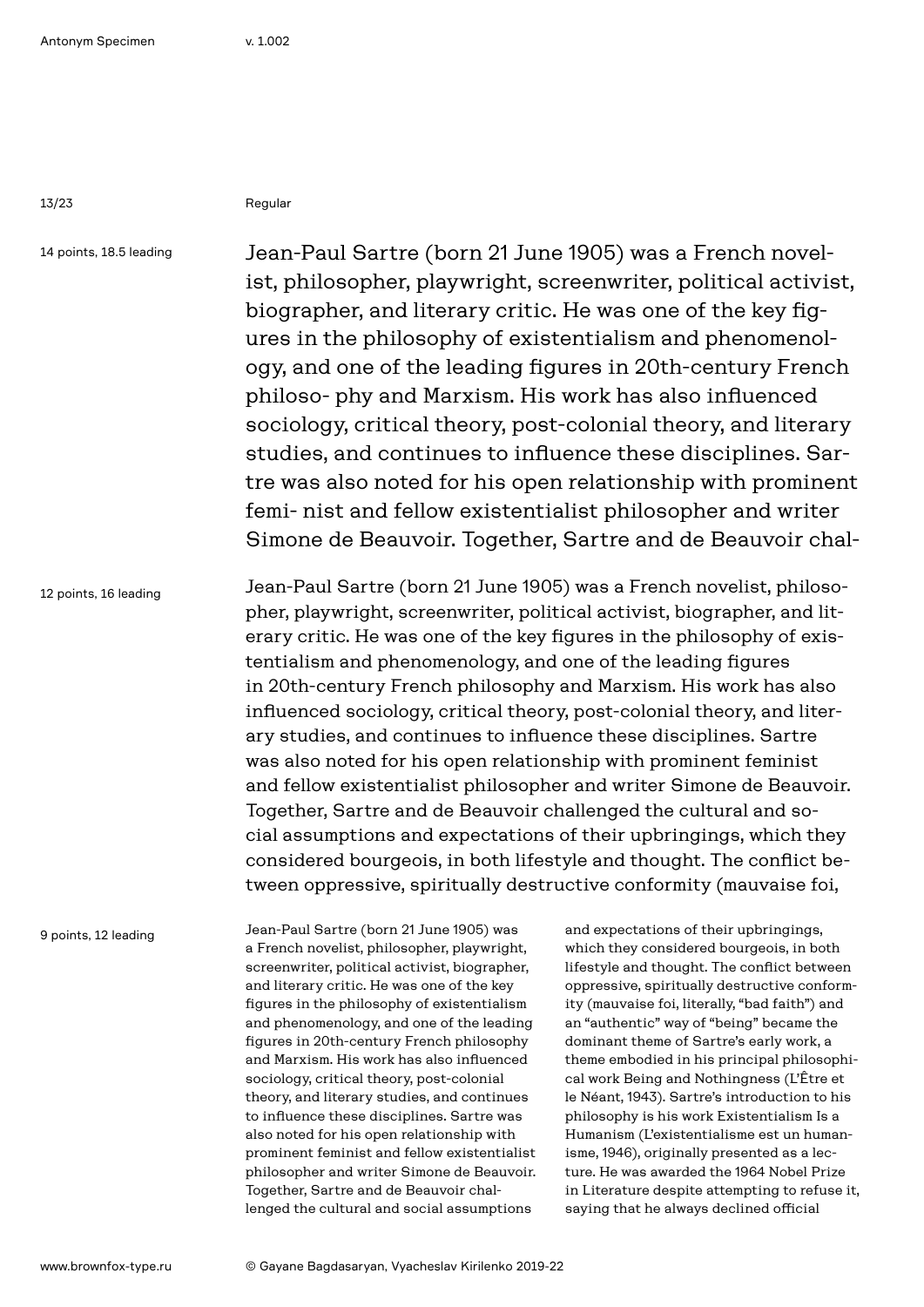14/23 Regular

German, French 9 points, 12 leading

Danish, Spanish 9 points, 12 leading

Czech, Russian 9 points, 12 leading

Er warf sich auf sein Bett und nahm vom Wasch- tisch einen schönen Apfel, den er sich gestern abend für das Frühstück vorbereitet hatte. Jetzt war er sein einziges Frühstück und jedenfalls, wie er sich beim ersten großen Bissen versi- cherte, viel besser, als das Frühstück aus dem schmutzigen Nachtcafé gewesen wäre, das er durch die Gnade der Wächter hätte bekommen können. Er fühlte sich wohl und zuversichtlich, in der Bank versäumte er zwar heute vormittag sei- nen Dienst, aber das war bei der verhältnismäßig hohen Stellung, die er dort einnahm, leicht ent- schuldigt. Sollte er die wirkliche Entschuldigung anführen? Er gedachte es zu tun, Würde man ihm nicht

Dersom der ingen evig Bevidsthed var i et Menneske, dersom der til Grund for Alt kun laae en vildt gjærende Magt, der vridende sig i dunkle Lidenskaber frembragte Alt, hvad der var stort og hvad der var ubetydeligt, dersom en bundløs Tomhed, aldrig mættet, skjulte sig under Alt, hvad var da Livet Andet end Fortvivlelse? Dersom det forholdt sig saaledes, dersom der intet helligt Baand var, der sammenknyttede Menneskeheden, dersom den ene Slægt stod op efter den anden som Løvet i Skoven, dersom den ene Slægt afløste den anden som Fuglesangen i Skoven, dersom Slægten gik gjennem Verden, som Skibet gaaer gjennem Havet, som Veiret gjennem Ørkenen, en tankeløs og

Pocítil tehdy nevysvětlitelnou lásku k té téměř neznámé dívce; zdálo se mu, že je to dítě, které někdo položil do ošatky vytřené smolou a poslal po vodě řeky, aby ji Tomáš vylovil na břeh své postele. Zůstala u něho týden, než se uzdravila, a pak zase odjela do svého města vzdáleného dvě stě kilometrů od Prahy. A tehdy přišla ta chvíle, o které jsem mluvil a která mi připadá jako klíč k jeho životu: stoj í u okna, dívá se do dvora na zdi protěj ších činžáků a přemýšlí: Má ji pozvat do Prahy natrvalo? Bál se té odpovědnosti. Kdyby ji teď k sobě pozval, přijela by za ním, aby mu nabídla celý svůj život. Anebo se j í už nemá hlásit? To by znamenalo, že Tereza zůstane servírkou v

Ma mère, quand il fut question d'avoir pour la première fois M. de Norpois à dîner, ayant exprimé le regret que le Professeur Cottard fût en voyage et qu'elle-même eût entièrement cessé de fréquenter Swann, car l'un et l'autre eussent sans doute intéressé l'ancien ambassadeur, mon père répondit qu'un convive éminent, un savant illustre, comme Cottard, ne pouvait jamais mal faire dans un dîner, mais que Swann, avec son ostentation, avec sa manière de crier sur les toits ses moindres relations, était un vulgaire esbrouffeur que le marquis de Norpois eût sans doute trouvé selon son expression, «puant». Or cette réponse de mon père demande quelques mots d'explication,

Muchos años después, frente al pelotón de fusilamiento, el coronel Aureliano Buendía había de recordar aquella tarde remota en que su padre lo llevó a conocer el hielo. Macondo era entonces una aldea de veinte casas de barro y cañabrava construidas a la orilla de un río de aguas diáfanas que se precipitaban por un lecho de piedras pulidas, blancas y enormes como huevos prehistóricos. El mundo era tan reciente, que muchas cosas carecían de nombre, y para mencionarlas había que señalarlas con el dedo. Todos los años, por el mes de marzo, una familia de gitanos desarrapados plantaba su carpa cerca de la aldea, y con un grande alboroto de pitos y timbales da-

Сам Кречмар не только не был Магде противен — он даже нравился ей. У него была мягкая, благородная наружность, от него веяло душистым тальком и хорошим табаком. Разумеется, густое счастье её первой любви было неповторимо. Она запрещала себе вспоминать Мюллера, меловую бледность его щёк, горячий мясистый рот, длинные, всепонимающие руки. Когда она всё-таки вспоминала, как он покинул её, ей сразу опять хотелось выпрыгнуть из окна или открыть газовый кран. Кречмар мог до некоторой степени успокоить её, утолить жар, — как те прохладные листья подорож- ника, которые так приятно прикладывать к воспалённому месту. А кроме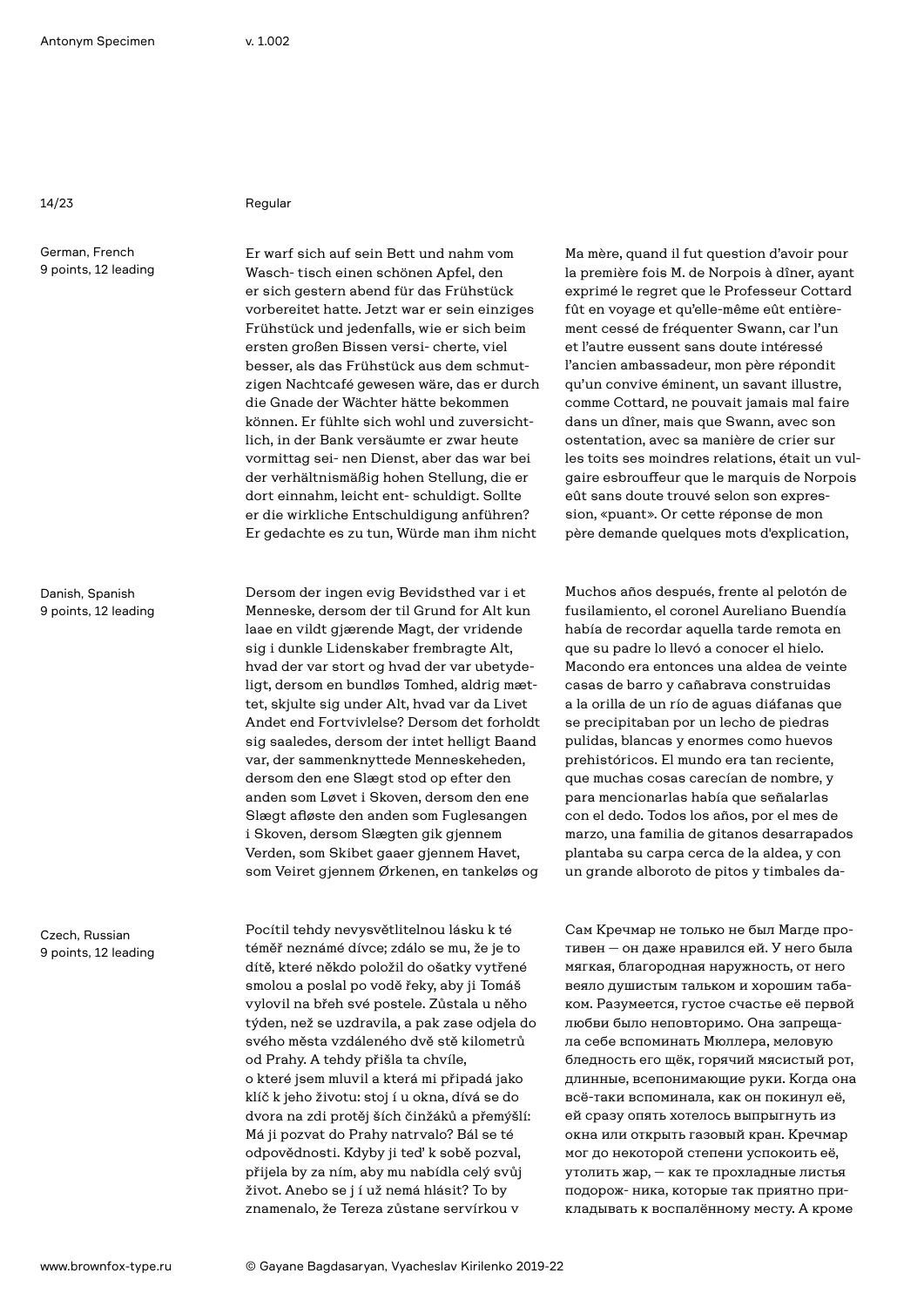15/23 Italic

48 points, 50 leading

## *Jean-Paul Sartre (born 21 June 1905) was a French novelist,*

36 points, 40 leading

*Jean-Paul Sartre (born 21 June 1905) was a French novelist, philosopher, playwright, screenwriter, political*

24 points, 28 leading

*Jean-Paul Sartre (born 21 June 1905) was a French novelist, philosopher, playwright, screenwriter, political activist, biographer, and literary critic. He was one of the key figures in the philosophy of existentialism and phenomenology, and one of the leading*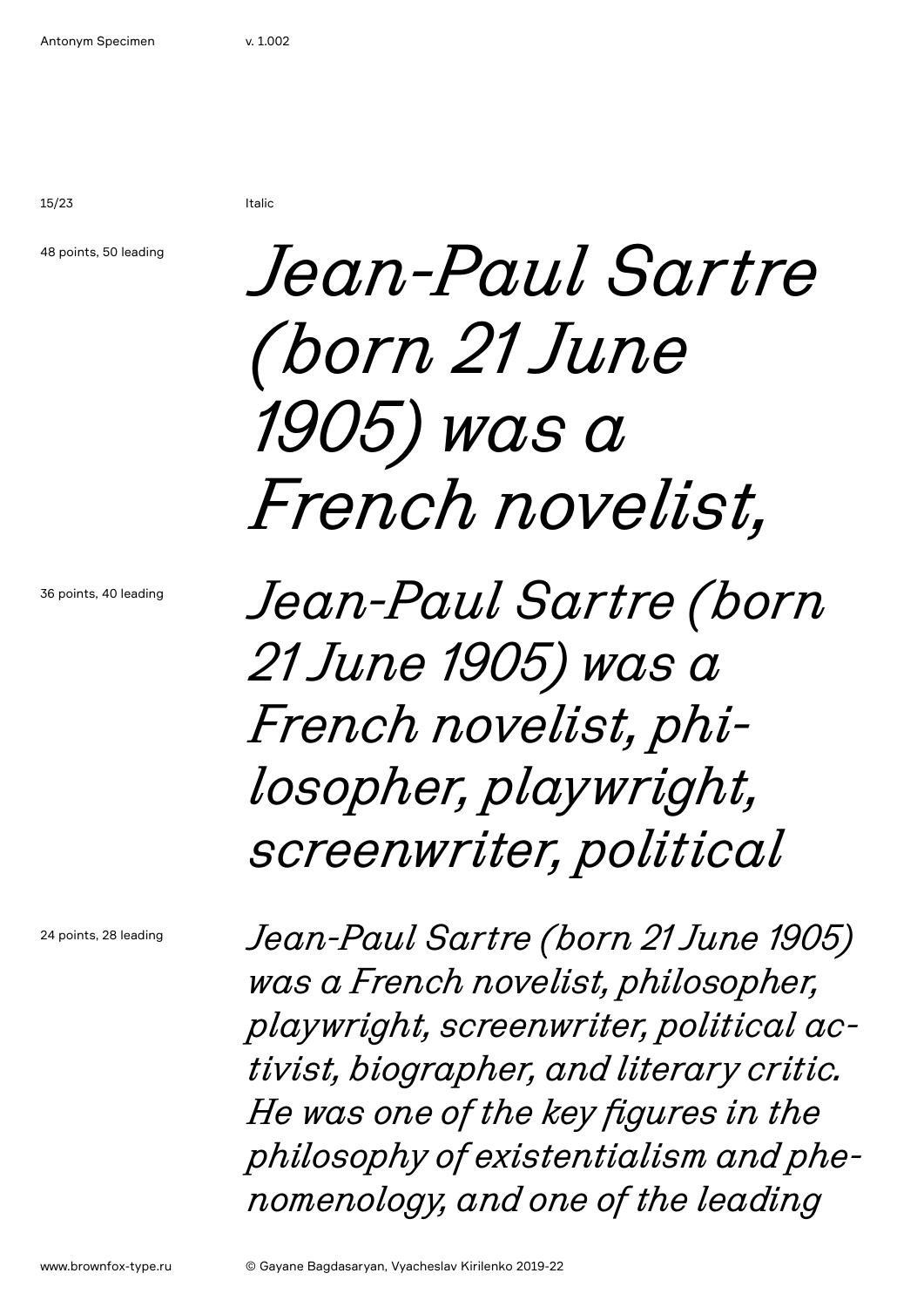16/23 Italic

14 points, 18.5 leading

*Jean-Paul Sartre (born 21 June 1905) was a French novelist, philosopher, playwright, screenwriter, political activist, biographer, and literary critic. He was one of the key figures in the philosophy of existentialism and phenomenology, and one of the leading figures in 20th-century French philosophy and Marxism. His work has also influenced sociology, critical theory, post-colonial theory, and literary studies, and continues to influence these disciplines. Sartre was also noted for his open relationship with prominent feminist and fellow existentialist philosopher and writer Simone de Beauvoir. Together, Sartre and de Beauvoir challenged the cultural and social assumptions and expecta-*

12 points, 16 leading

*Jean-Paul Sartre (born 21 June 1905) was a French novelist, philosopher, playwright, screenwriter, political activist, biographer, and literary critic. He was one of the key figures in the philosophy of existentialism and phenome- nology, and one of the leading figures in 20th-century French philosophy and Marxism. His work has also influenced sociology, critical theory, post-colonial theory, and literary studies, and continues to influence these disciplines. Sartre was also noted for his open relationship with prominent feminist and fellow existentialist philosopher and writer Simone de Beauvoir. Together, Sartre and de Beauvoir challenged the cultural and social assumptions and expectations of their upbringings, which they considered bourgeois, in both lifestyle and thought. The conflict between oppressive, spiritually destructive conformity (mauvaise foi, literally, "bad faith") and an "authentic" way of "be- ing" became the dominant theme of Sartre's* 

9 points, 12 leading

*Jean-Paul Sartre (born 21 June 1905) was a French novelist, philosopher, playwright, screenwriter, political activist, biographer, and literary critic. He was one of the key figures in the philosophy of existentialism and phenomenology, and one of the leading figures in 20th-century French philosophy and Marxism. His work has also influenced sociology, critical theory, post-colonial theory, and literary studies, and continues to influence these disciplines. Sartre was also noted for his open relationship with prominent feminist and fellow existentialist philosopher and writer Simone de Beauvoir. Together, Sartre and de Beauvoir challenged the cultural and social assumptions and expectations of their upbringings, which*

*they considered bourgeois, in both lifestyle and thought. The conflict between oppressive, spiritually destructive conformity (mauvaise foi, literally, "bad faith") and an "authentic" way of "being" became the dominant theme of Sartre's early work, a theme embodied in his principal philosophical work Being and Nothingness (L'Être et le Néant, 1943). Sartre's introduction to his philosophy is his work Existentialism Is a Humanism (L'existentialisme est un humanisme, 1946), originally presented as a lecture. He was awarded the 1964 Nobel Prize in Literature despite attempting to refuse it, saying that he always declined official honours and that "a writer should not allow himself to be turned into an institution". Sartre's primary idea is*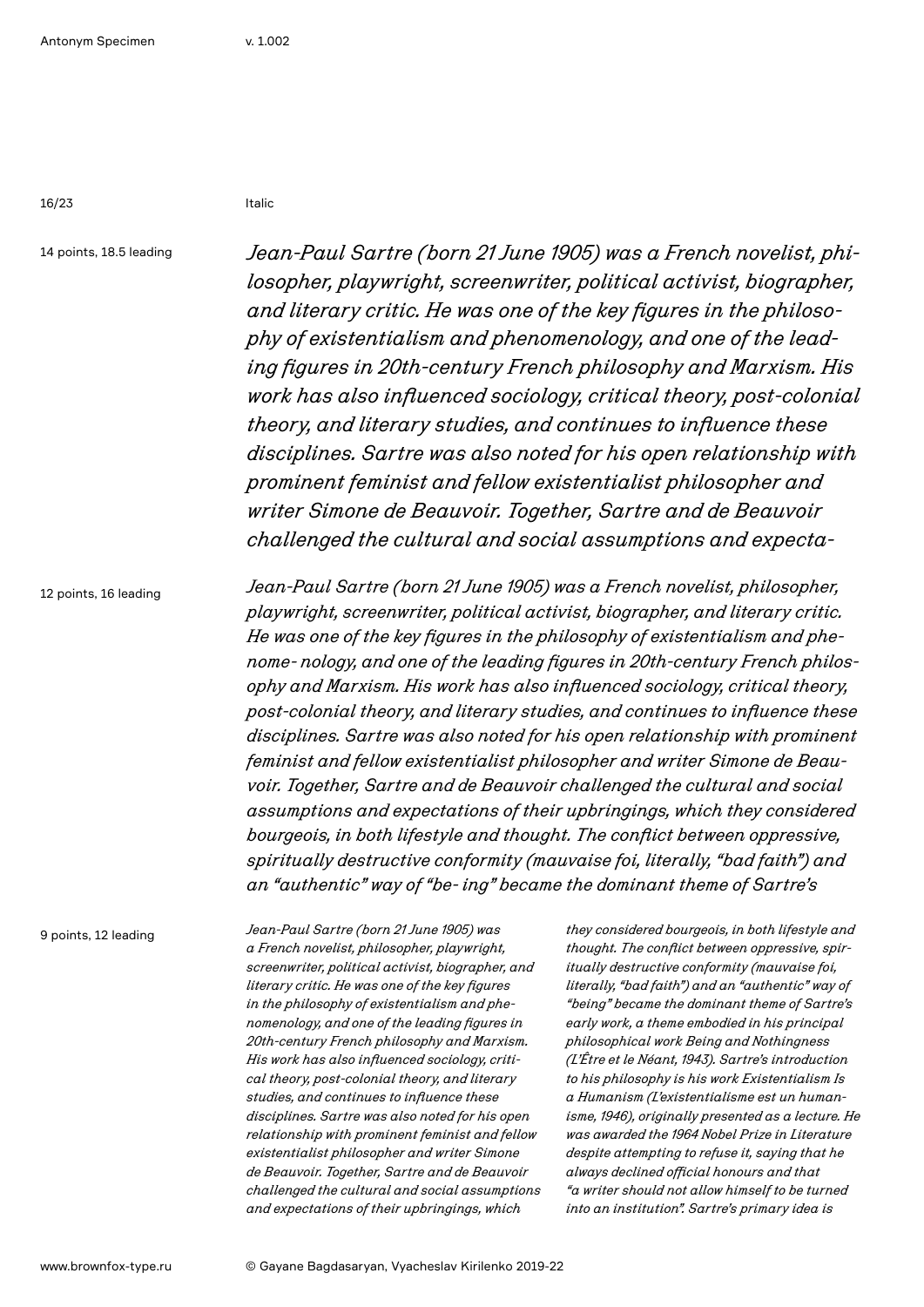17/23 Italic

German, French 9 points, 12 leading

Danish, Spanish 9 points, 12 leading

Czech, Russian 9 points, 12 leading

*Er warf sich auf sein Bett und nahm vom Wasch- tisch einen schönen Apfel, den er sich gestern abend für das Frühstück vorbereitet hatte. Jetzt war er sein einziges Frühstück und jedenfalls, wie er sich beim ersten großen Bissen versi- cherte, viel besser, als das Frühstück aus dem schmutzigen Nachtcafé gewesen wäre, das er durch die Gnade der Wächter hätte bekommen können. Er fühlte sich wohl und zuversichtlich, in der Bank versäumte er zwar heute vormittag sei- nen Dienst, aber das war bei der verhältnismäßig hohen Stellung, die er dort einnahm, leicht ent- schuldigt. Sollte er die wirkliche Entschuldigung anführen? Er gedachte es zu tun, Würde man ihm nicht glauben, was in diesem Fall begreiflich war, so konnte er Frau* 

*Dersom der ingen evig Bevidsthed var i et Menneske, dersom der til Grund for Alt kun laae en vildt gjærende Magt, der vridende sig i dunkle Lidenskaber frembragte Alt, hvad der var stort og hvad der var ubetydeligt, dersom en bundløs Tomhed, aldrig mættet, skjulte sig under Alt, hvad var da Livet Andet end Fortvivlelse? Dersom det forholdt sig saaledes, dersom der intet helligt Baand var, der sammenknyttede Menneskeheden, dersom den ene Slægt stod op efter den anden som Løvet i Skoven, dersom den ene Slægt afløste den anden som Fuglesangen i Skoven, dersom Slægten gik gjennem Verden, som Skibet gaaer gjennem Havet, som Veiret gjennem Ørkenen, en tankeløs og ufrugtbar Gjerning, dersom en evig Glemsel altid hung-*

*Pocítil tehdy nevysvětlitelnou lásku k té téměř neznámé dívce; zdálo se mu, že je to dítě, které někdo položil do ošatky vytřené smolou a poslal po vodě řeky, aby ji Tomáš vylovil na břeh své postele. Zůstala u něho týden, než se uzdravila, a pak zase odjela do svého města vzdáleného dvě stě kilometrů od Prahy. A tehdy přišla ta chvíle, o které jsem mluvil a která mi připadá jako klíč k jeho životu: stoj í u okna, dívá se do dvora na zdi protěj ších činžáků a přemýšlí: Má ji pozvat do Prahy natrvalo? Bál se té odpovědnosti. Kdyby ji teď k sobě pozval, přijela by za ním, aby mu nabídla celý svůj život. Anebo se j í už nemá hlásit? To by znamenalo, že Tereza zůstane servírkou v restauraci jednoho zapadlého města a on ji už nikdy neuvidí. Chtěl, aby za ním*

*Ma mère, quand il fut question d'avoir pour la première fois M. de Norpois à dîner, ayant exprimé le regret que le Professeur Cottard fût en voyage et qu'elle-même eût entièrement cessé de fréquenter Swann, car l'un et l'autre eussent sans doute intéressé l'ancien ambassadeur, mon père répondit qu'un convive éminent, un savant illustre, comme Cottard, ne pouvait jamais mal faire dans un dîner, mais que Swann, avec son ostentation, avec sa manière de crier sur les toits ses moindres relations, était un vulgaire esbrouffeur que le marquis de Norpois eût sans doute trouvé selon son expression, «puant». Or cette réponse de mon père demande quelques mots d'explication, certaines personnes se souvenant peut-être d'un Cottard* 

*Muchos años después, frente al pelotón de fusilamiento, el coronel Aureliano Buendía había de recordar aquella tarde remota en que su padre lo llevó a conocer el hielo. Macondo era entonces una aldea de veinte casas de barro y cañabrava construidas a la orilla de un río de aguas diáfanas que se precipitaban por un lecho de piedras pulidas, blancas y enormes como huevos prehistóricos. El mundo era tan reciente, que muchas cosas carecían de nombre, y para mencionarlas había que señalarlas con el dedo. Todos los años, por el mes de marzo, una familia de gitanos desarrapados plantaba su carpa cerca de la aldea, y con un grande alboroto de pitos y timbales daban a conocer los nuevos inventos. Primero llevaron el imán. Un* 

*Сам Кречмар не только не был Магде противен — он даже нравился ей. У него была мягкая, благородная наружность, от него веяло душистым тальком и хорошим табаком. Разумеется, густое счастье её первой любви было неповторимо. Она запрещала себе вспоминать Мюллера, меловую бледность его щёк, горячий мясистый рот, длинные, всепонимающие руки. Когда она всё-таки вспоминала, как он покинул её, ей сразу опять хотелось выпрыгнуть из окна или открыть газовый кран. Кречмар мог до некоторой степени успокоить её, утолить жар, — как те прохладные листья подорожника, которые так приятно прикладывать к воспалённому месту. А кроме всего*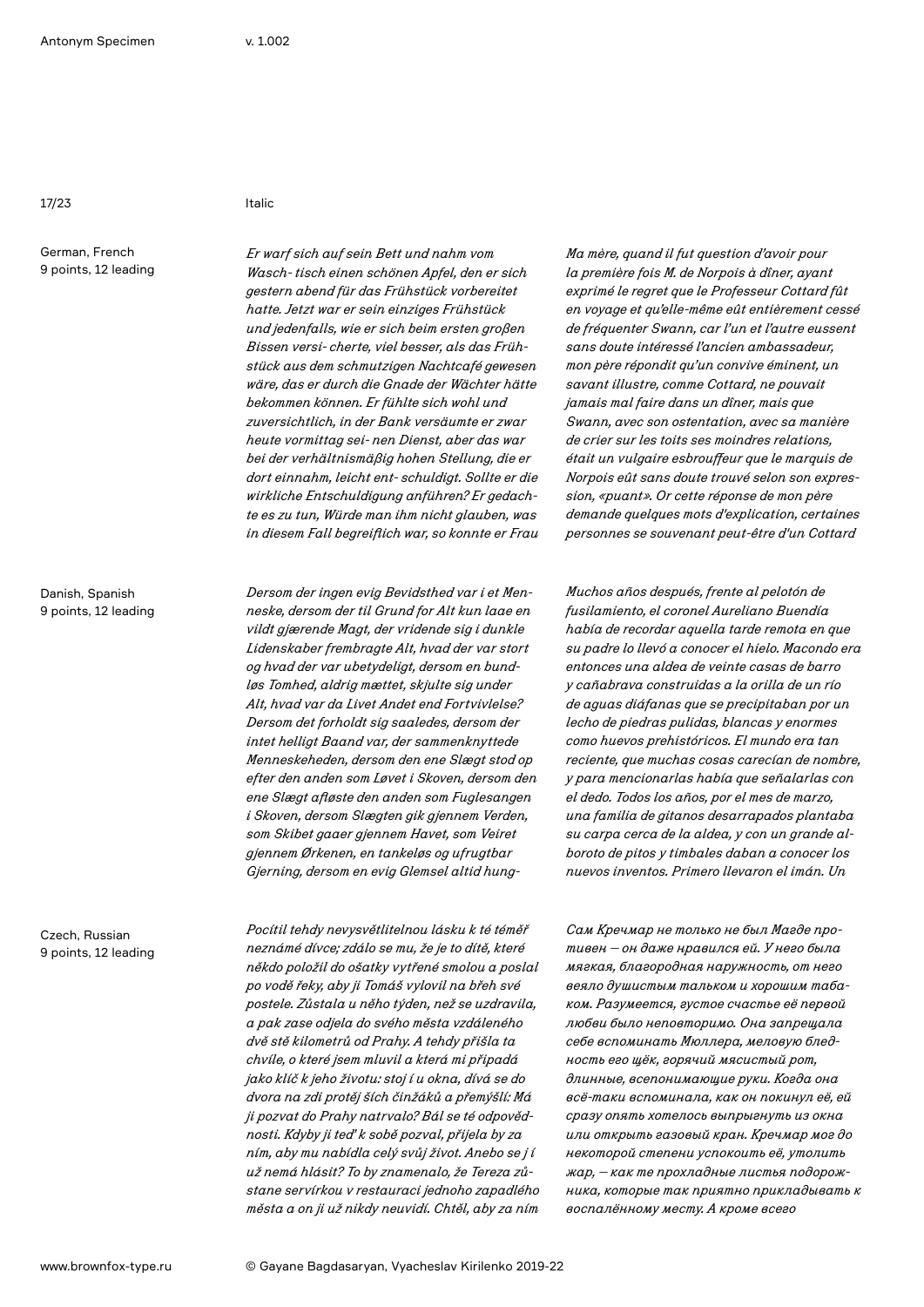18/23 Medium

## 48 points, 50 leading

Jean-Paul Sartre (born 21 June 1905) was a French novelist,

Jean-Paul Sartre (born 21 June 1905) was a French novelist, philosopher, playwright, screenwriter, political

Jean-Paul Sartre (born 21 June 1905) was a French novelist, philosopher, playwright, screenwriter, political activist, biographer, and literary critic. He was one of the key figures in the philosophy of existentialism and phenomenology,

24 points, 28 leading

36 points, 40 leading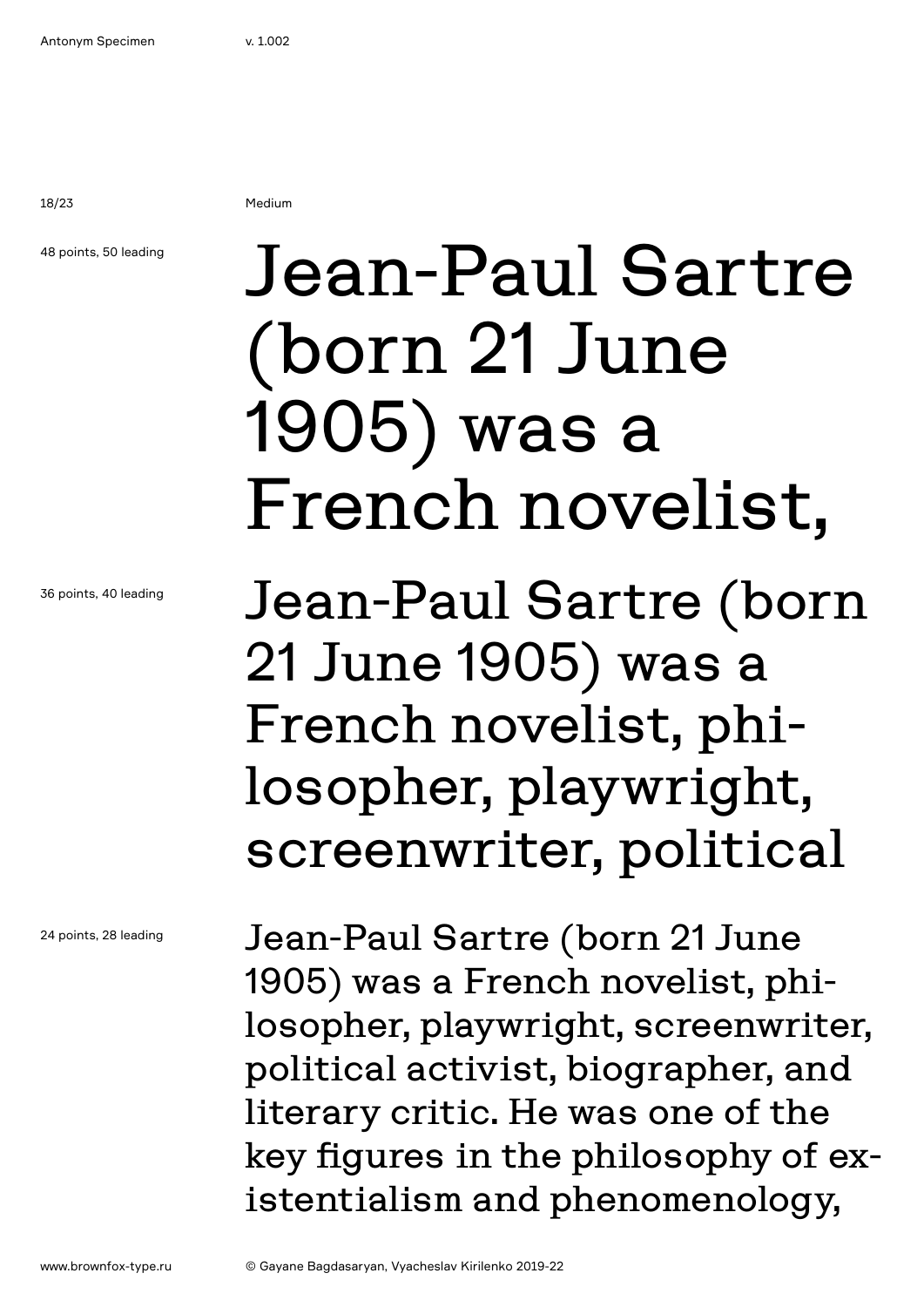19/23 Medium

14 points, 18.5 leading

Jean-Paul Sartre (born 21 June 1905) was a French novelist, philosopher, playwright, screenwriter, political activist, biographer, and literary critic. He was one of the key figures in the philosophy of existentialism and phenomenology, and one of the leading figures in 20th-century French philoso- phy and Marxism. His work has also influenced sociology, critical theory, post-colonial theory, and literary studies, and continues to influence these disciplines. Sartre was also noted for his open relationship with prominent femi- nist and fellow existentialist philosopher and writer Simone de Beauvoir. Together, Sartre

12 points, 16 leading Jean-Paul Sartre (born 21 June 1905) was a French novelist, philosopher, playwright, screenwriter, political activist, biographer, and literary critic. He was one of the key figures in the philosophy of existentialism and phenomenology, and one of the leading figures in 20th-century French philosophy and Marxism. His work has also influenced sociology, critical theory, post-colonial theory, and literary studies, and continues to influence these disciplines. Sartre was also noted for his open relationship with prominent feminist and fellow existentialist philosopher and writer Simone de Beauvoir. Together, Sartre and de Beauvoir chal- lenged the cultural and social assumptions and expectations of their upbringings, which they considered bourgeois, in both lifestyle and thought. The conflict between oppressive, spiritually destructive conformity (mau-

9 points, 12 leading

Jean-Paul Sartre (born 21 June 1905) was a French novelist, philosopher, playwright, screenwriter, political activist, biographer, and literary critic. He was one of the key figures in the philosophy of existentialism and phenomenology, and one of the leading figures in 20th-century French philosophy and Marxism. His work has also influenced sociology, critical theory, post-colonial theory, and literary studies, and continues to influence these disciplines. Sartre was also noted for his open relationship with prominent feminist and fellow existentialist philosopher and writer Simone de Beauvoir. Together, Sartre and de Beauvoir challenged the cultural and social assumptions

and expectations of their upbringings, which they considered bourgeois, in both lifestyle and thought. The conflict between oppressive, spiritually destructive conform- ity (mauvaise foi, literally, "bad faith") and an "authentic" way of "being" became the dominant theme of Sartre's early work, a theme embodied in his principal philosophi- cal work Being and Nothingness (L'Être et le Néant, 1943). Sartre's introduction to his philosophy is his work Existentialism Is a Humanism (L'existentialisme est un human- isme, 1946), originally presented as a lec- ture. He was awarded the 1964 Nobel Prize in Literature despite attempting to refuse it, saying that he always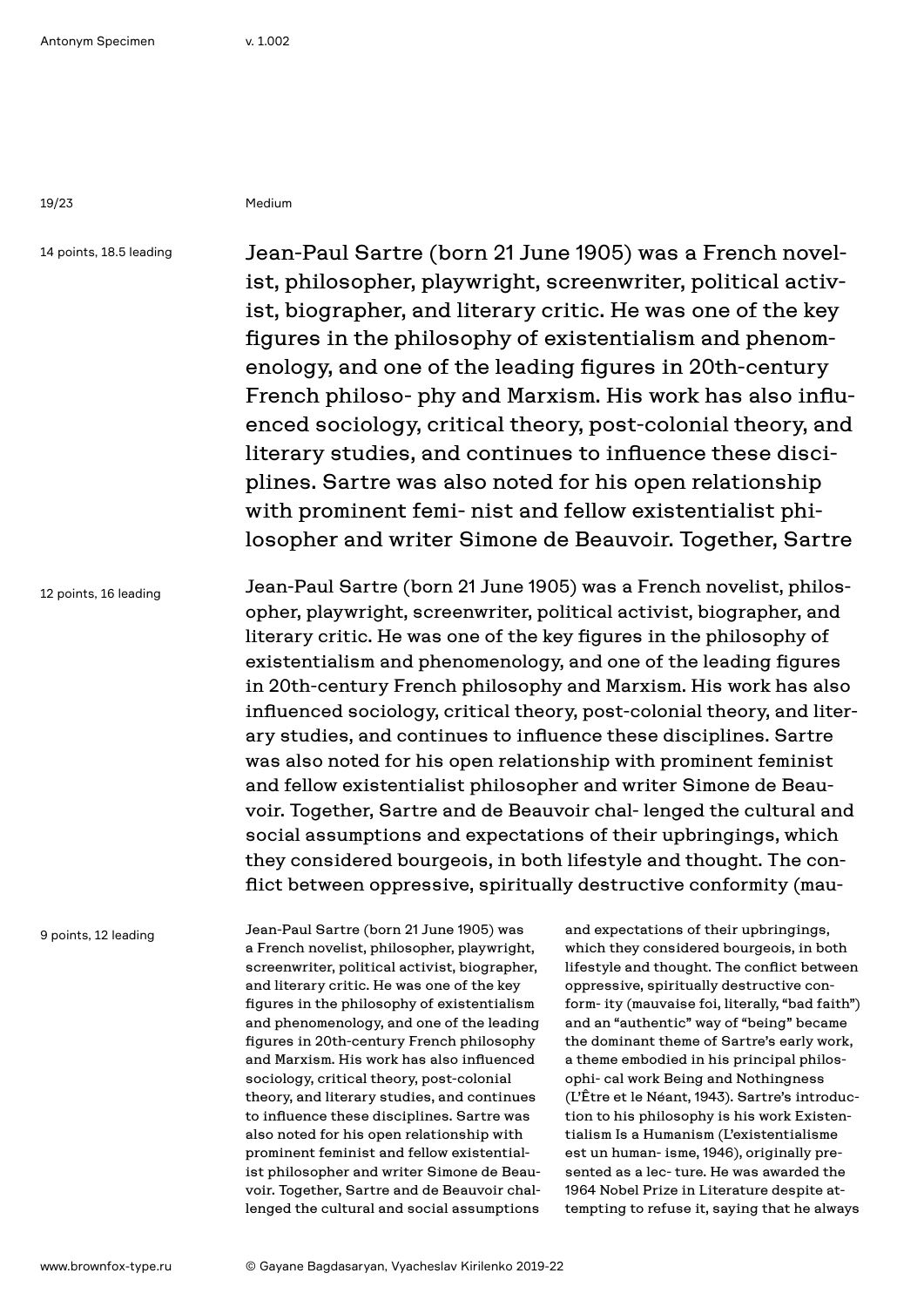20/23 Medium

German, French 9 points, 12 leading

Danish, Spanish 9 points, 12 leading

Czech, Russian 9 points, 12 leading

Er warf sich auf sein Bett und nahm vom Wasch- tisch einen schönen Apfel, den er sich gestern abend für das Frühstück vorbereitet hatte. Jetzt war er sein einziges Frühstück und jedenfalls, wie er sich beim ersten großen Bissen versi- cherte, viel besser, als das Frühstück aus dem schmutzigen Nachtcafé gewesen wäre, das er durch die Gnade der Wächter hätte bekommen können. Er fühlte sich wohl und zuversichtlich, in der Bank versäumte er zwar heute vormittag sei- nen Dienst, aber das war bei der verhältnismäßig hohen Stellung, die er dort einnahm, leicht entschuldigt. Sollte er die wirkliche Entschuldigung anführen? Er gedachte es zu

Dersom der ingen evig Bevidsthed var i et Menneske, dersom der til Grund for Alt kun laae en vildt gjærende Magt, der vridende sig i dunkle Lidenskaber frembragte Alt, hvad der var stort og hvad der var ubetydeligt, dersom en bundløs Tomhed, aldrig mættet, skjulte sig under Alt, hvad var da Livet Andet end Fortvivlelse? Dersom det forholdt sig saaledes, dersom der intet helligt Baand var, der sammenknyttede Menneskeheden, dersom den ene Slægt stod op efter den anden som Løvet i Skoven, dersom den ene Slægt afløste den anden som Fuglesangen i Skoven, dersom Slægten gik gjennem Verden, som Skibet gaaer gjennem Havet, som Veiret gjennem Ørkenen, en

Pocítil tehdy nevysvětlitelnou lásku k té téměř neznámé dívce; zdálo se mu, že je to dítě, které někdo položil do ošatky vytřené smolou a poslal po vodě řeky, aby ji Tomáš vylovil na břeh své postele. Zůstala u něho týden, než se uzdravila, a pak zase odjela do svého města vzdáleného dvě stě kilometrů od Prahy. A tehdy přišla ta chvíle, o které jsem mluvil a která mi připadá jako klíč k jeho životu: stoj í u okna, dívá se do dvora na zdi protěj ších činžáků a přemýšlí: Má ji pozvat do Prahy natrvalo? Bál se té odpovědnosti. Kdyby ji teď k sobě pozval, přijela by za ním, aby mu nabídla celý svůj život. Anebo se j í už nemá hlásit? To by znamenalo, že Tereza zůstane servírkou v

Ma mère, quand il fut question d'avoir pour la première fois M. de Norpois à dîner, ayant exprimé le regret que le Professeur Cottard fût en voyage et qu'elle-même eût entièrement cessé de fréquenter Swann, car l'un et l'autre eussent sans doute intéressé l'ancien ambassadeur, mon père répondit qu'un convive éminent, un savant illustre, comme Cottard, ne pouvait jamais mal faire dans un dîner, mais que Swann, avec son ostentation, avec sa manière de crier sur les toits ses moindres relations, était un vulgaire esbrouffeur que le marquis de Norpois eût sans doute trouvé selon son expression, «puant». Or cette réponse de mon père demande quelques

Muchos años después, frente al pelotón de fusilamiento, el coronel Aureliano Buendía había de recordar aquella tarde remota en que su padre lo llevó a conocer el hielo. Macondo era entonces una aldea de veinte casas de barro y cañabrava construidas a la orilla de un río de aguas diáfanas que se precipitaban por un lecho de piedras pulidas, blancas y enormes como huevos prehistóricos. El mundo era tan reciente, que muchas cosas carecían de nombre, y para mencionarlas había que señalarlas con el dedo. Todos los años, por el mes de marzo, una familia de gitanos desarrapados plantaba su carpa cerca de la aldea, y con un grande alboroto de pitos y timbales da-

Сам Кречмар не только не был Магде противен — он даже нравился ей. У него была мягкая, благородная наружность, от него веяло душистым тальком и хорошим табаком. Разумеется, густое счастье её первой любви было неповторимо. Она запрещала себе вспоминать Мюллера, меловую бледность его щёк, горячий мясистый рот, длинные, всепонимающие руки. Когда она всё-таки вспоминала, как он покинул её, ей сразу опять хотелось выпрыгнуть из окна или открыть газовый кран. Кречмар мог до некоторой степени успокоить её, утолить жар, — как те прохладные листья подорож- ника, которые так приятно прикладывать к воспалённо-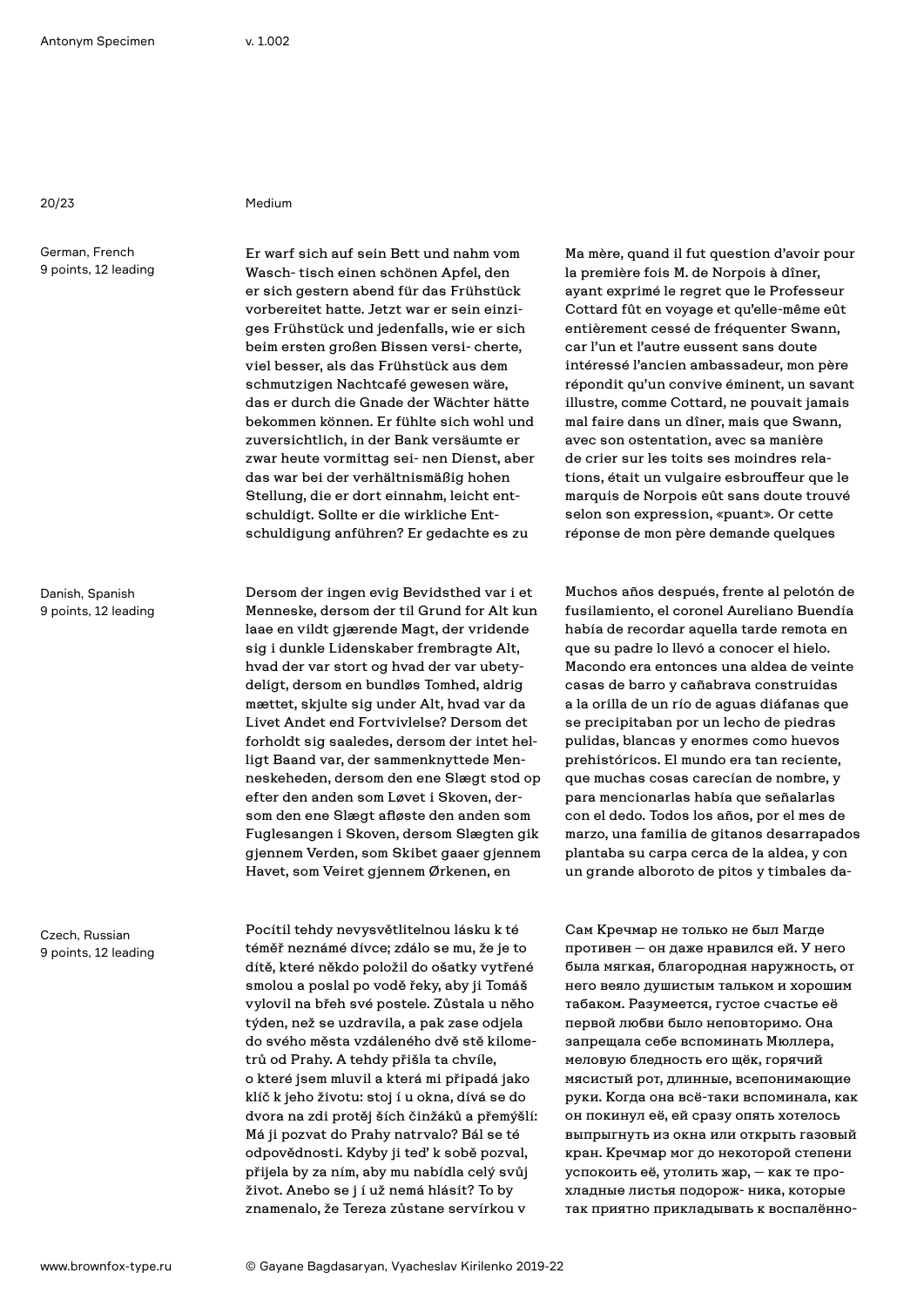21/23 Medium Italic

48 points, 50 leading

## *Jean-Paul Sartre (born 21 June 1905) was a French novelist,*

36 points, 40 leading

*Jean-Paul Sartre (born 21 June 1905) was a French novelist, philosopher, playwright, screenwriter, political*

24 points, 28 leading

*Jean-Paul Sartre (born 21 June 1905) was a French novelist, philosopher, playwright, screenwriter, political activist, biographer, and literary critic. He was one of the key figures in the philosophy of existentialism and phenomenology, and one of the leading*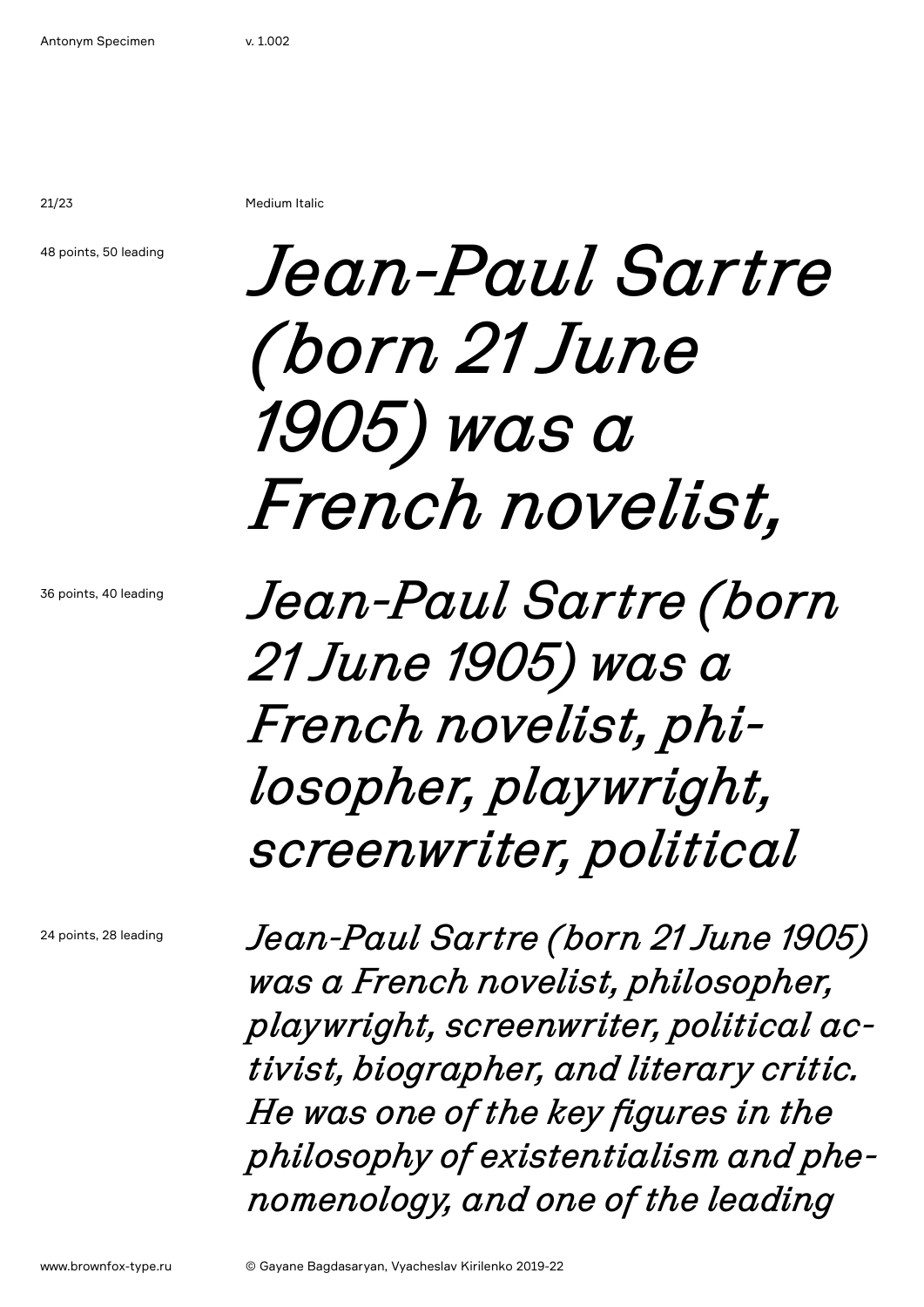22/23 Medium Italic

14 points, 18.5 leading

*Jean-Paul Sartre (born 21 June 1905) was a French novelist, phi- losopher, playwright, screenwriter, political activist, biographer, and literary critic. He was one of the key figures in the philoso- phy of existentialism and phenomenology, and one of the lead- ing figures in 20th-century French philosophy and Marxism. His work has also influenced sociology, critical theory, post-colonial theory, and literary studies, and continues to influence these disciplines. Sartre was also noted for his open relationship with prominent feminist and fellow existentialist philosopher and writer Simone de Beauvoir. Together, Sartre and de Beauvoir challenged the cultural and social assump-*

12 points, 16 leading

*Jean-Paul Sartre (born 21 June 1905) was a French novelist, philosopher, playwright, screenwriter, political activist, biographer, and literary critic. He was one of the key figures in the philosophy of existentialism and phenome- nology, and one of the leading figures in 20th-century French philosophy and Marxism. His work has also influenced sociology, critical theory, post-colonial theory, and literary studies, and continues to influence these disciplines. Sartre was also noted for his open relationship with prominent feminist and fellow existentialist philosopher and writer Simone de Beauvoir. Together, Sartre and de Beauvoir challenged the cultural and social assumptions and expectations of their upbringings, which they considered bourgeois, in both lifestyle and thought. The conflict between oppressive, spiritually destructive conformity (mauvaise foi, literally, "bad faith") and an "authentic" way of "be- ing" became the* 

9 points, 12 leading

*Jean-Paul Sartre (born 21 June 1905) was a French novelist, philosopher, playwright, screenwriter, political activist, biographer, and literary critic. He was one of the key figures in the philosophy of existentialism and phenomenology, and one of the leading figures in 20th-century French philosophy and Marxism. His work has also influenced sociology, critical theory, post-colonial theory, and literary studies, and continues to influence these disciplines. Sartre was also noted for his open relationship with prominent feminist and fellow existentialist philosopher and writer Simone de Beauvoir. Together, Sartre and de Beauvoir challenged the cultural and social assumptions and expectations of their upbringings,* 

*which they considered bourgeois, in both lifestyle and thought. The conflict between oppressive, spir- itually destructive conformity (mauvaise foi, literally, "bad faith") and an "authentic" way of "being" became the dominant theme of Sartre's early work, a theme embodied in his principal philosophical work Being and Nothingness (L'Être et le Néant, 1943). Sartre's introduction to his philosophy is his work Existentialism Is a Humanism (L'existentialisme est un human- isme, 1946), originally presented as a lecture. He was awarded the 1964 Nobel Prize in Literature despite attempting to refuse it, saying that he always declined official honours and that "a writer should not allow himself to be turned into an institution". Sar-*